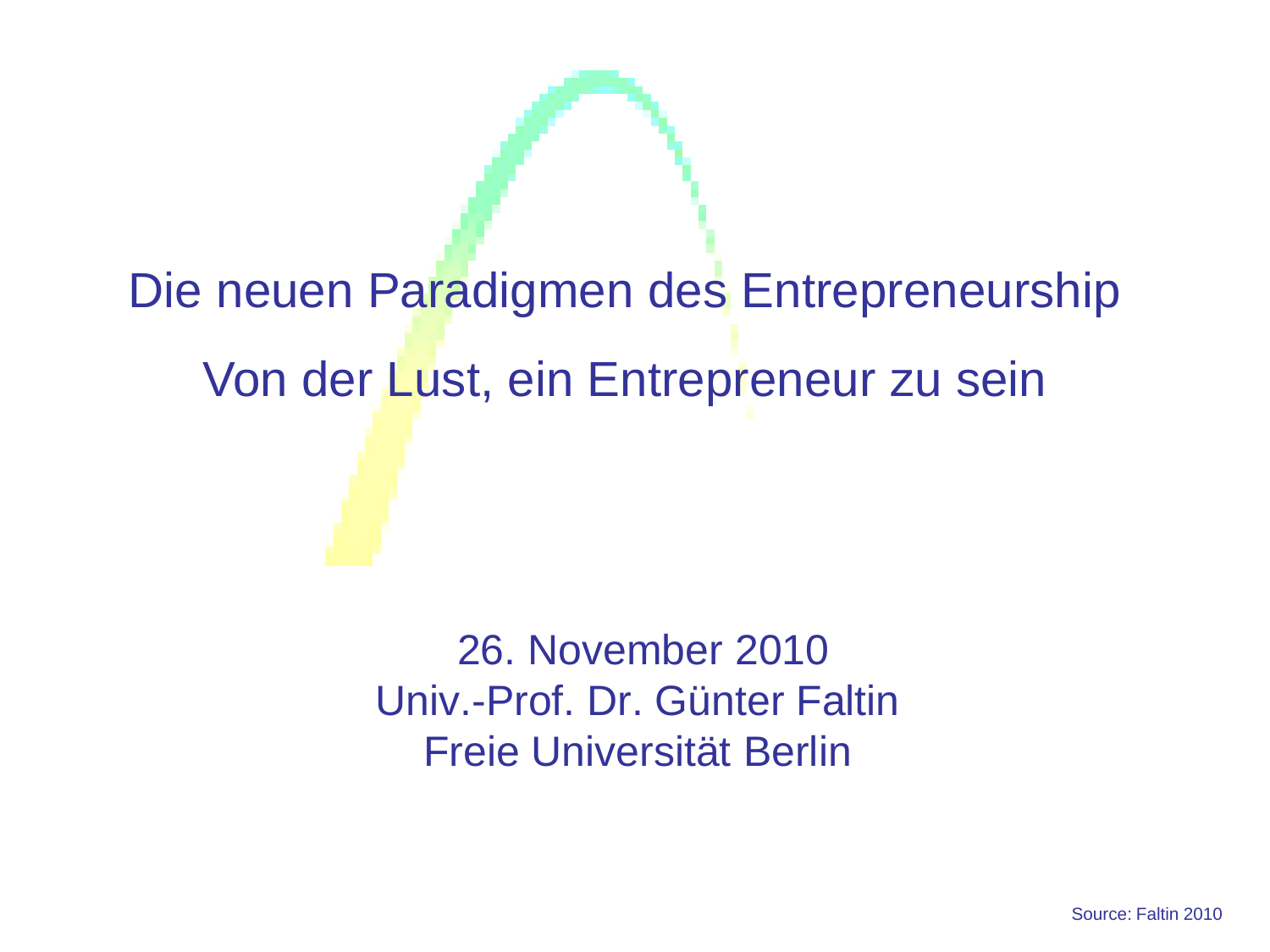

### Functions, not conventions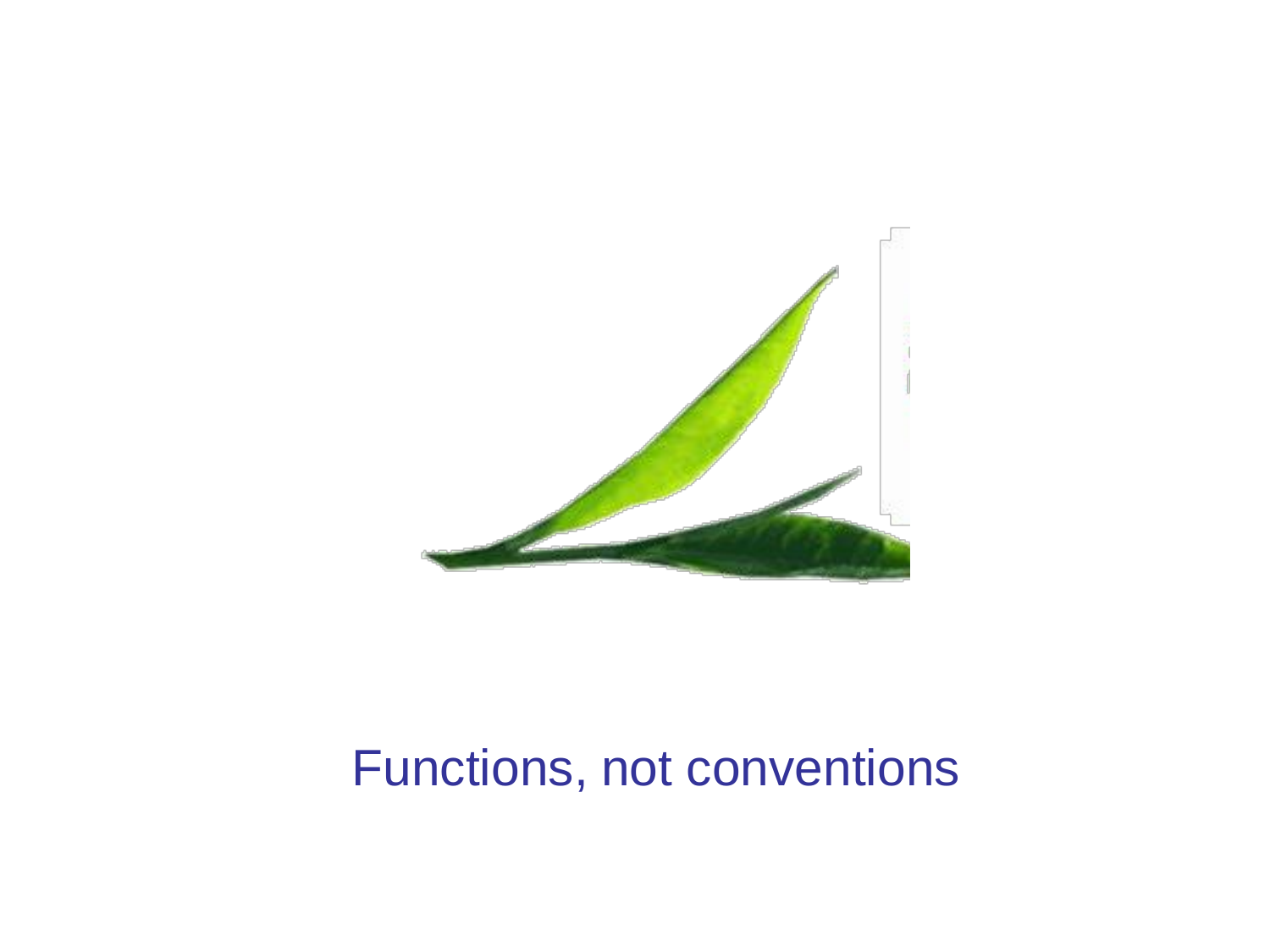#### You are a fool

#### until your idea becomes a success

Mark Twain

Source: Faltin 2010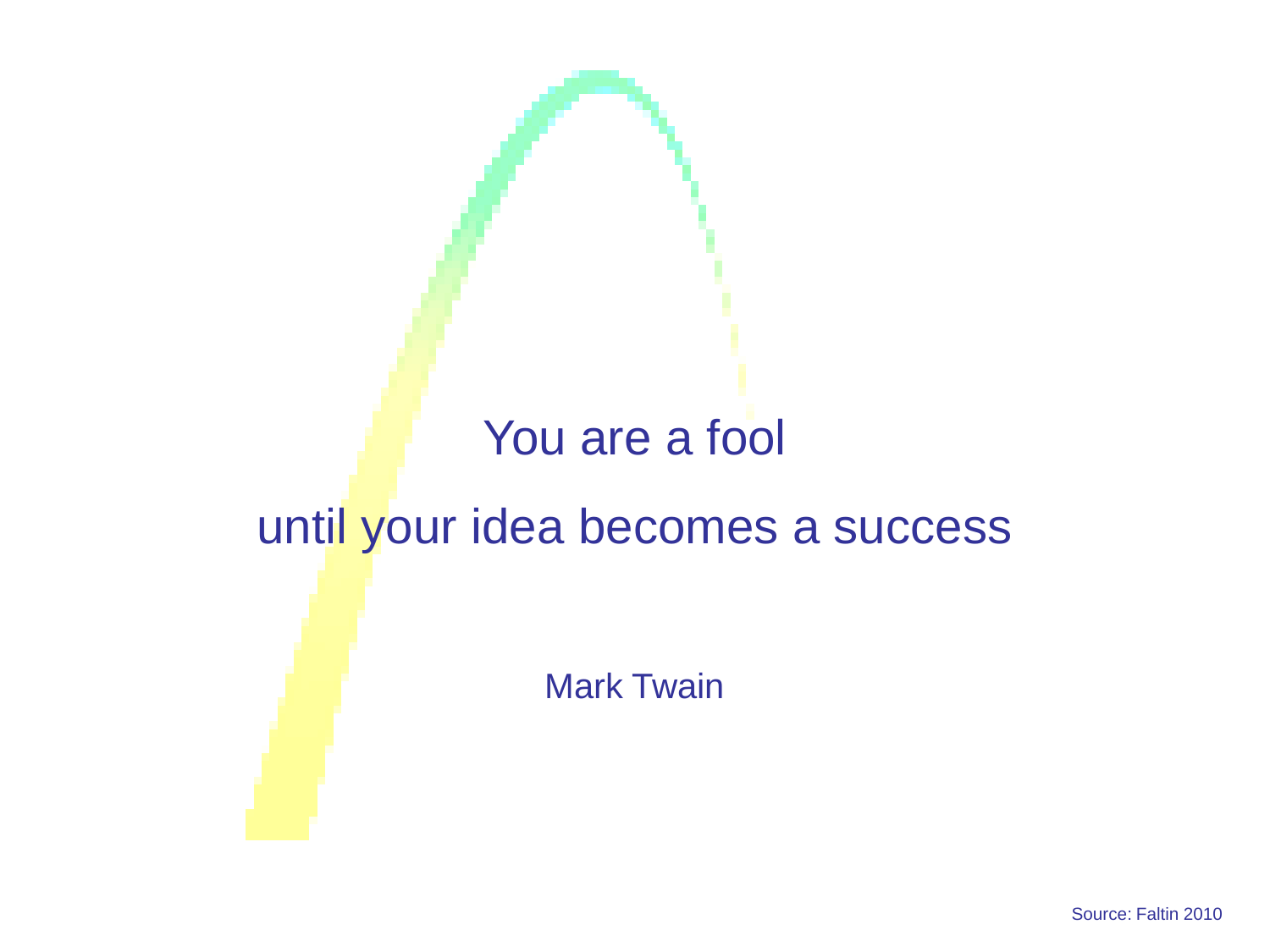

Over 200.000 customers 93% by word-of-mouth

20 employees Turnover in 2009: 8.5 m. Euro

Biggest mail order tea house in Germany since 1995 Biggest importer of Darjeeling tea in the world since 1998

www.teekampagne.de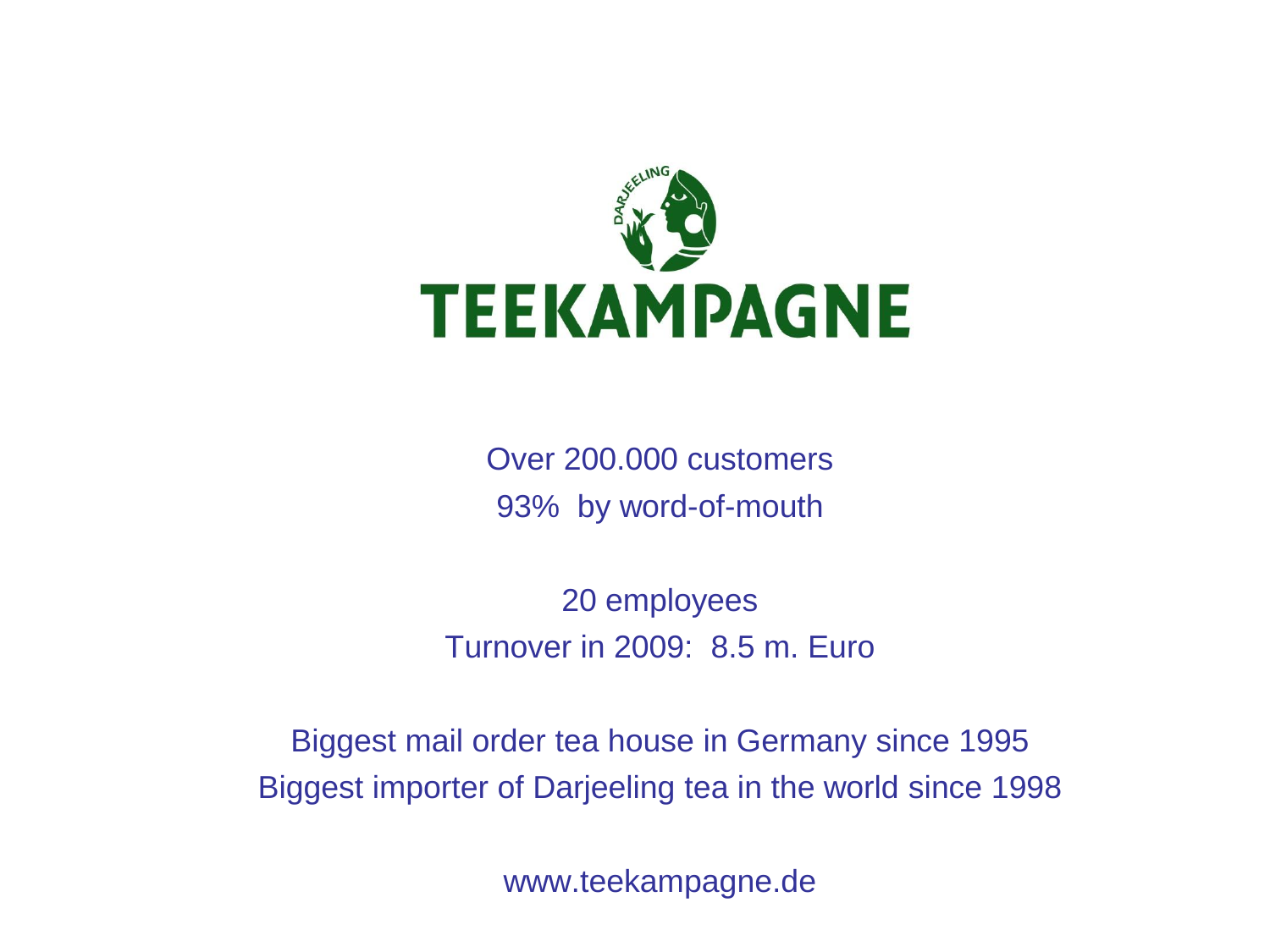The American system of ours, call it Capitalism, call it what you like, gives each and every one of us a great opportunity if we only seize it with both hands and make the most of it.

George Washington? Theodore Roosevelt? **Hillary Clinton?** 



**Al Capone Chicago 1928**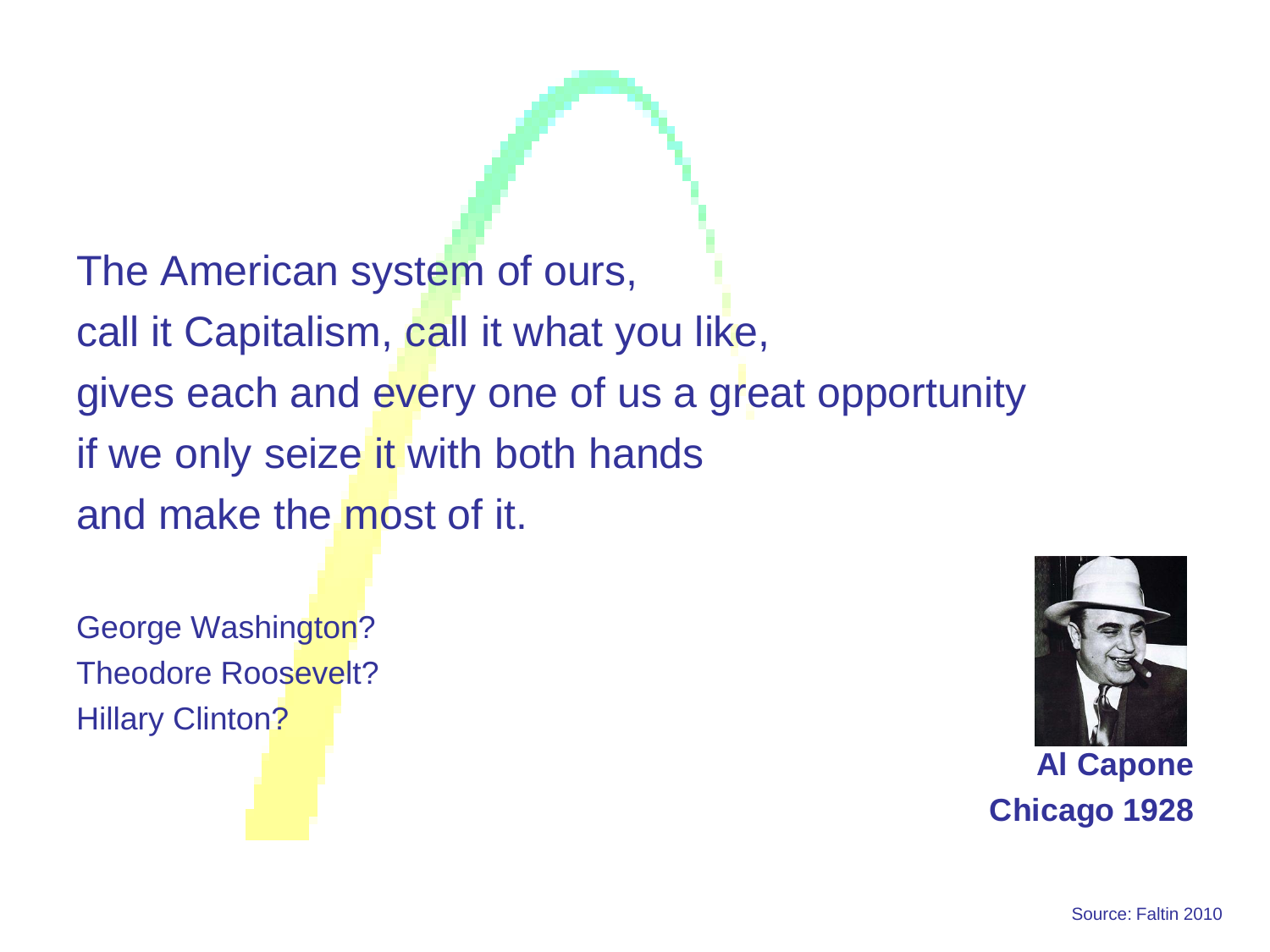#### Ethik und Verantwortung

Ist unser Anliegen realistisch oder werden uns in der Realität des Marktes "die Flausen ausgetrieben"?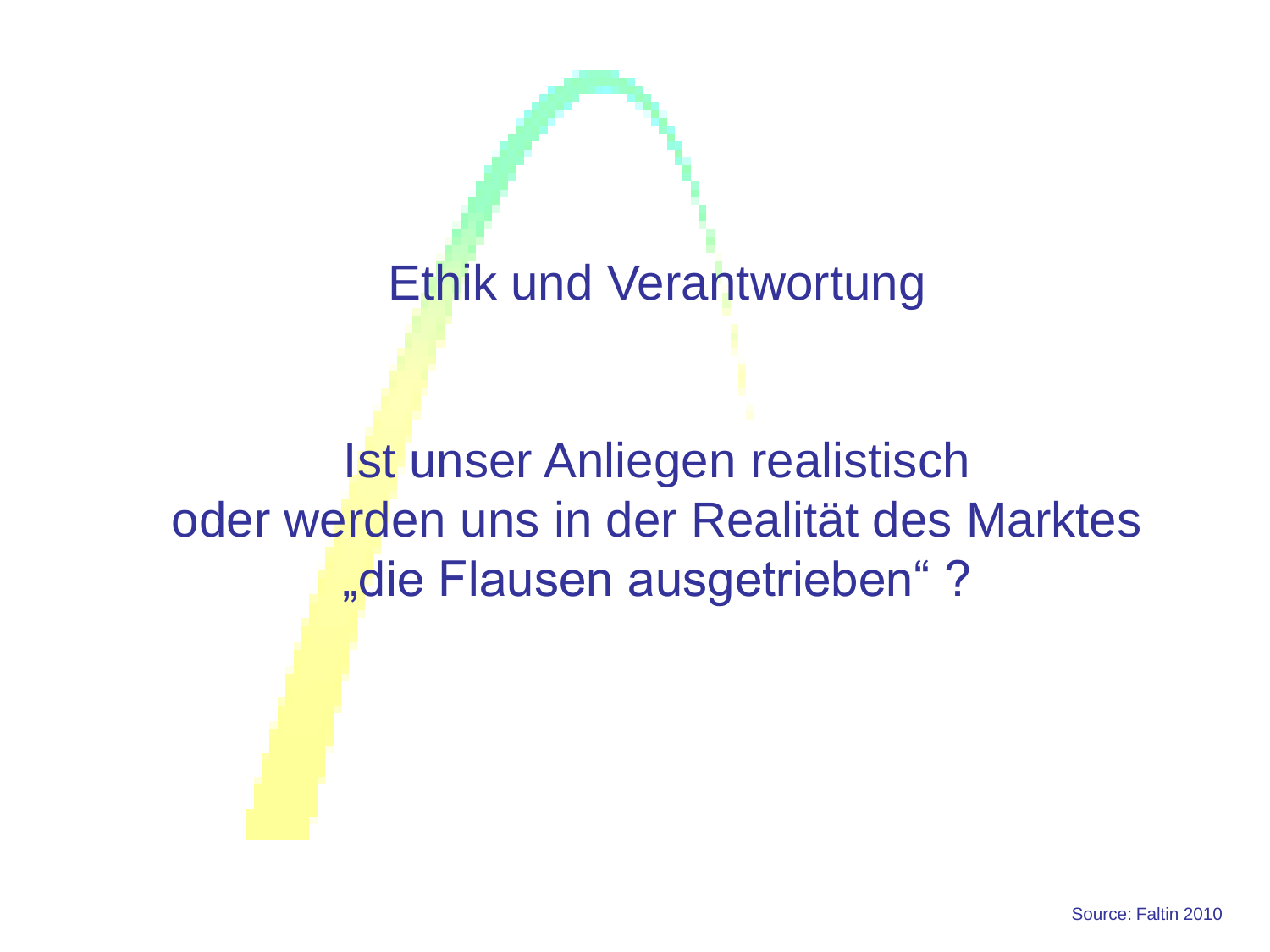#### Howard Stevenson's approach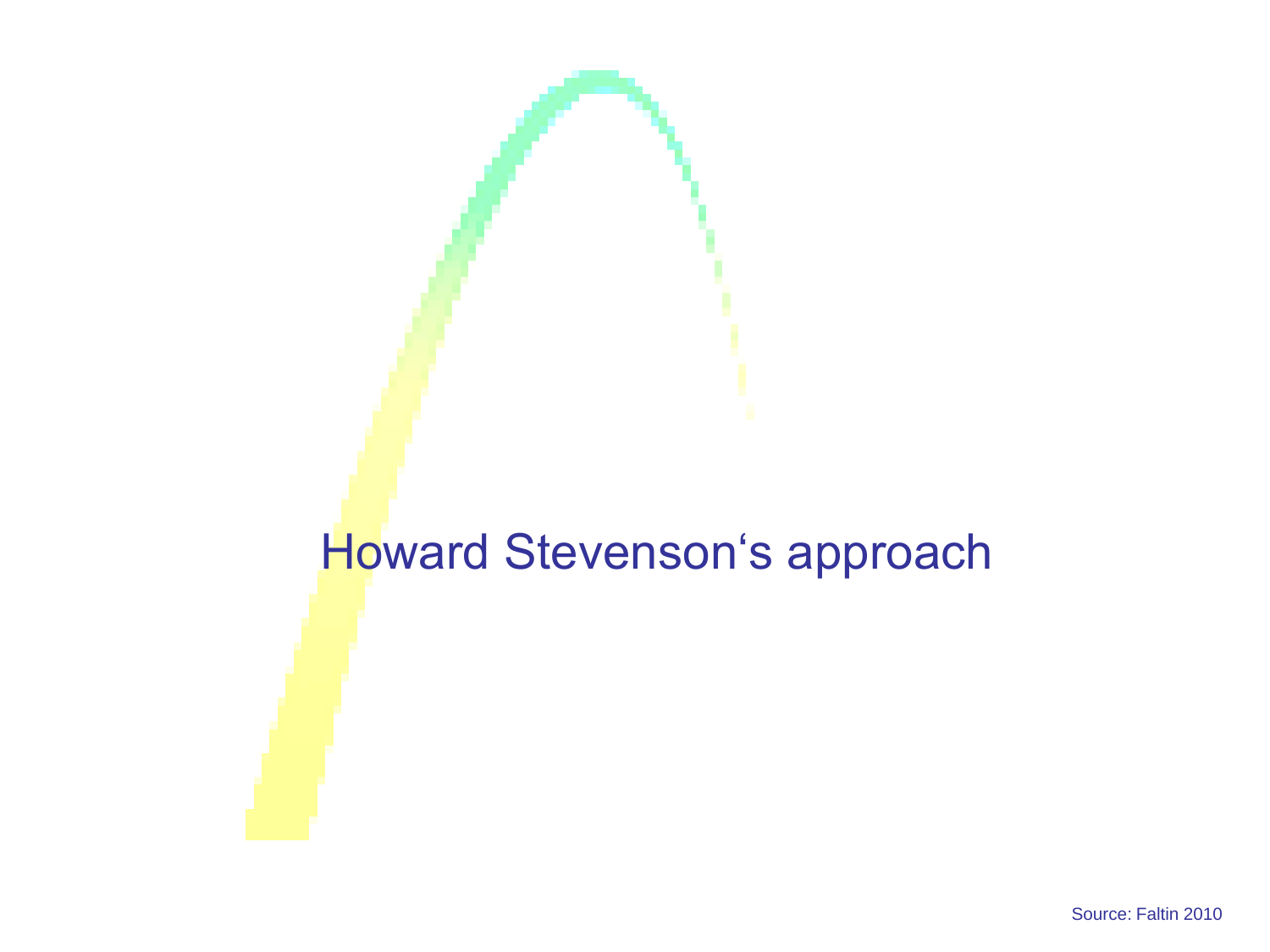"Unvereinbarkeitsthese"

Unternehmen seien dem harten Wettbewerb untereinander ausgesetzt:

Alle Teilnehmer operierten gewinnmaximierend, wer es nicht tue, scheide aus.

Soziale Verwendung der Mittel sei PR, sei Kosmetik, nicht ausschlaggebend für den Unternehmenserfolg.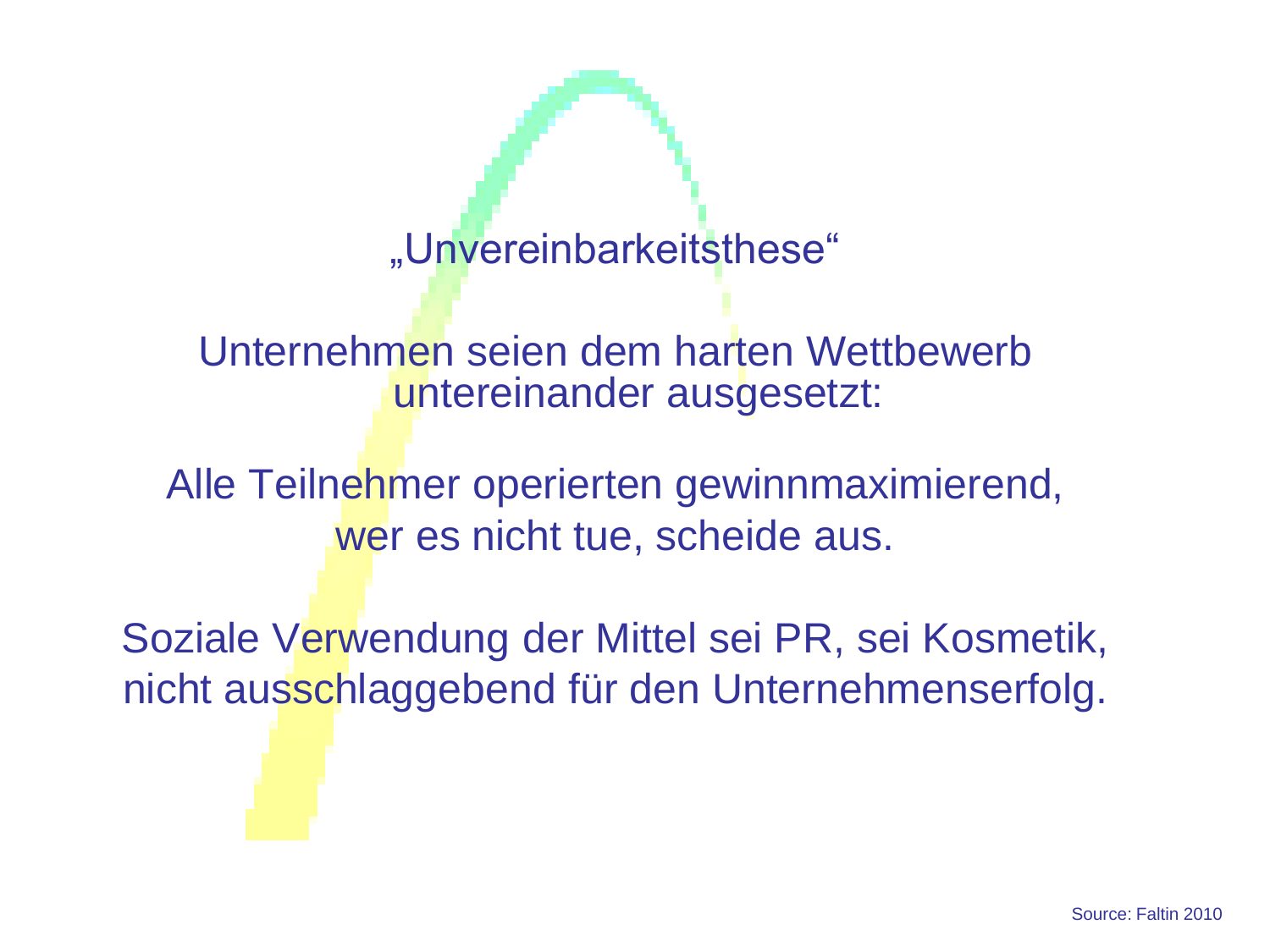#### **Wirtschaftsfraktion**

vs.

**Sozialfraktion** 

Source: Faltin 2010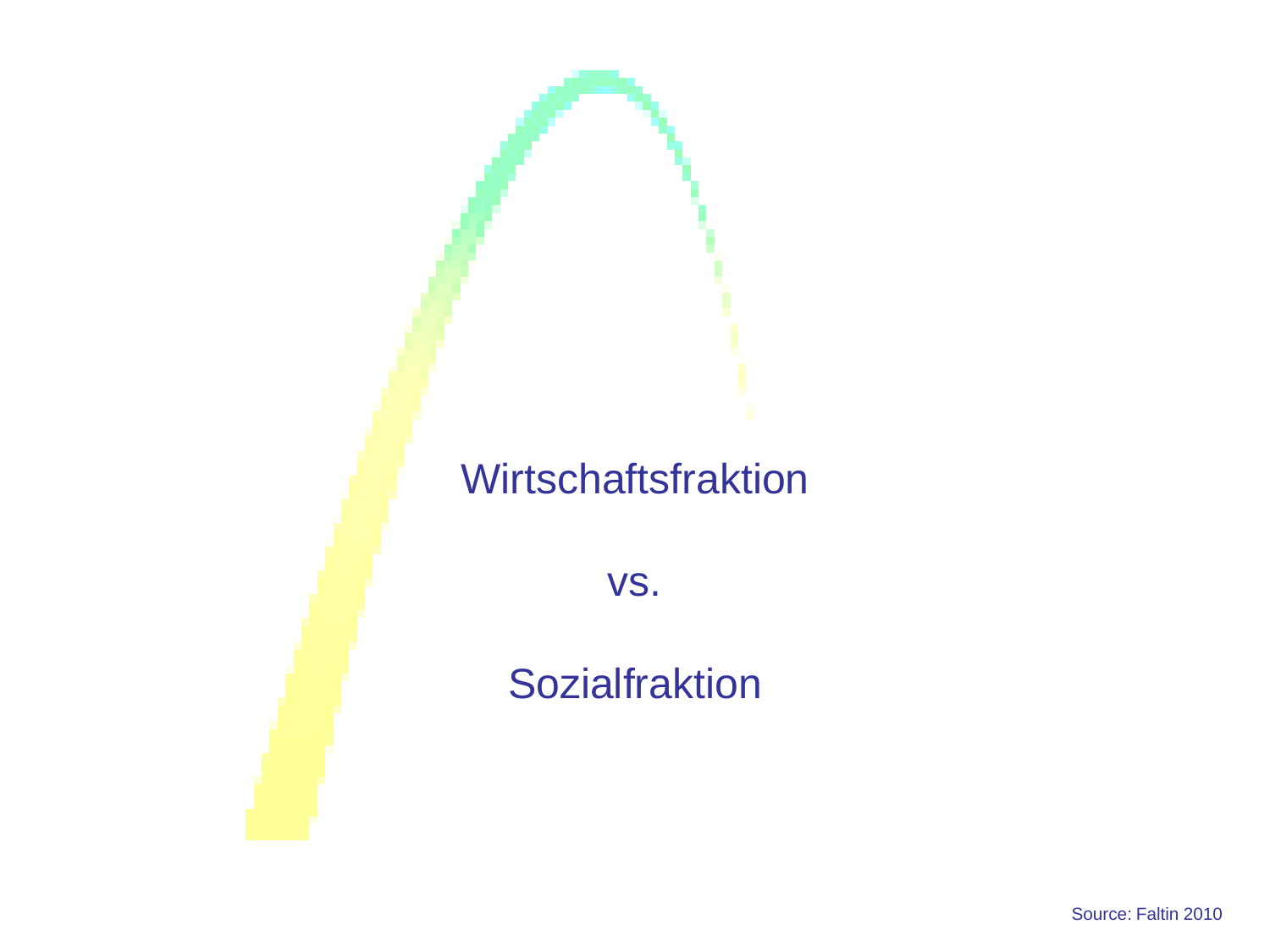Man darf hoffen, dass kostbare Mittel nicht mehr in den Dienst dieser Utopie gestellt werden.

Franz Oppenheimer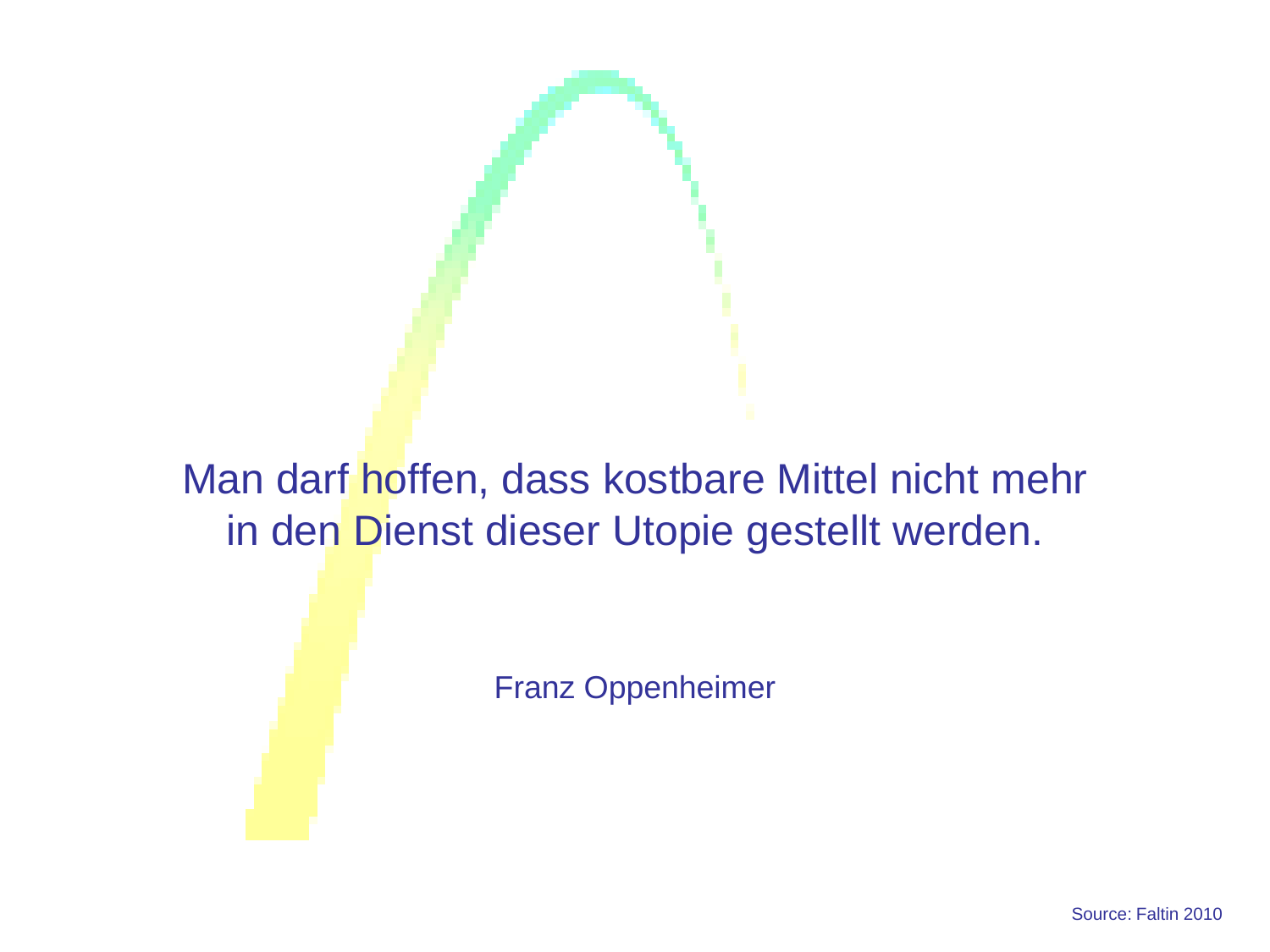#### **Entwicklungstendenzen heute**

• Steigendes Bildungsniveau

- Höhere Einkommen, mehr Zeit für Information
- Bessere technische Vergleichsmöglichkeiten (Warentests, Internetportale)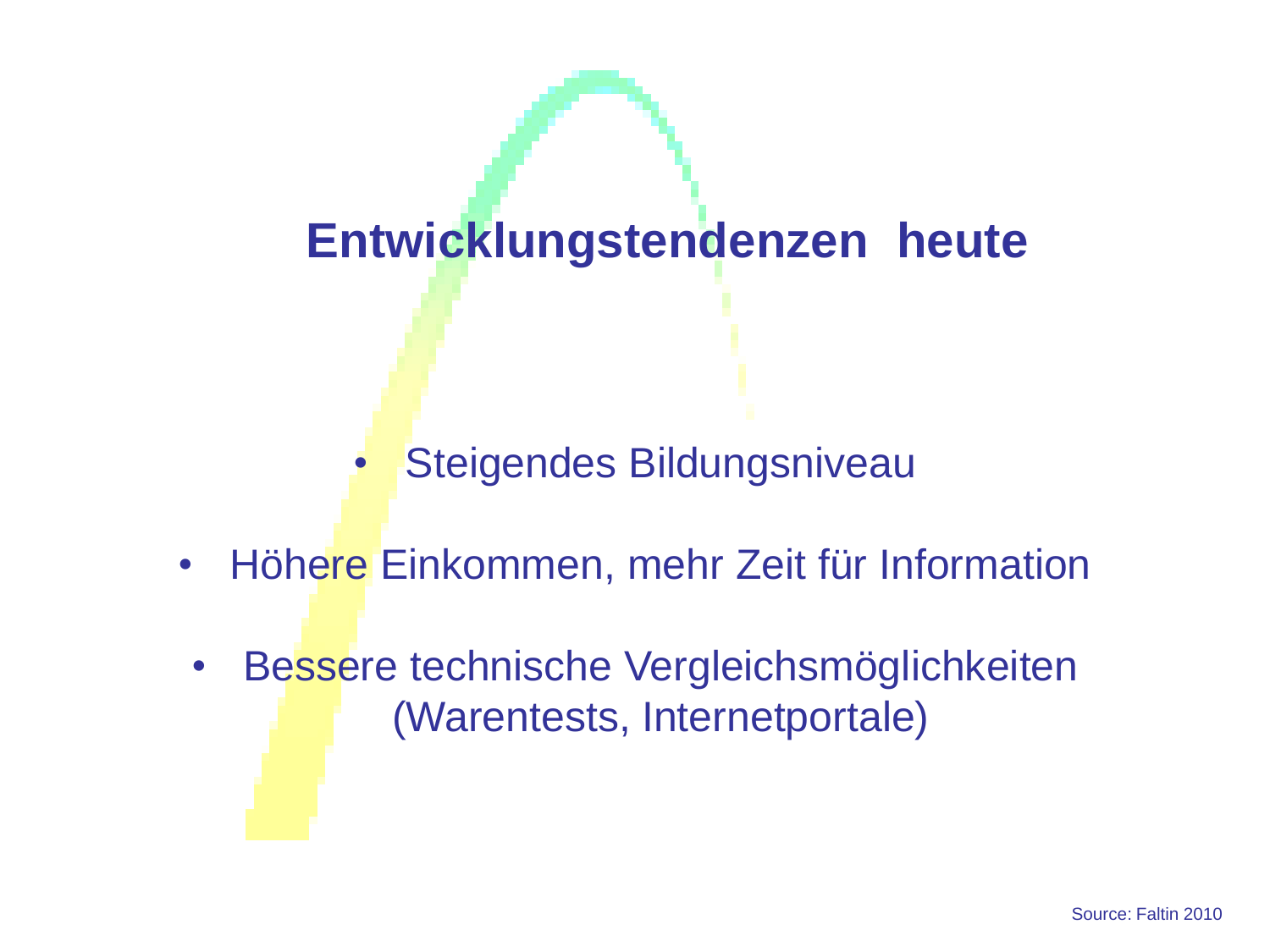### **"Ethic pays" wird realistischer;**

skrupellose Geschäfte zu machen, schwieriger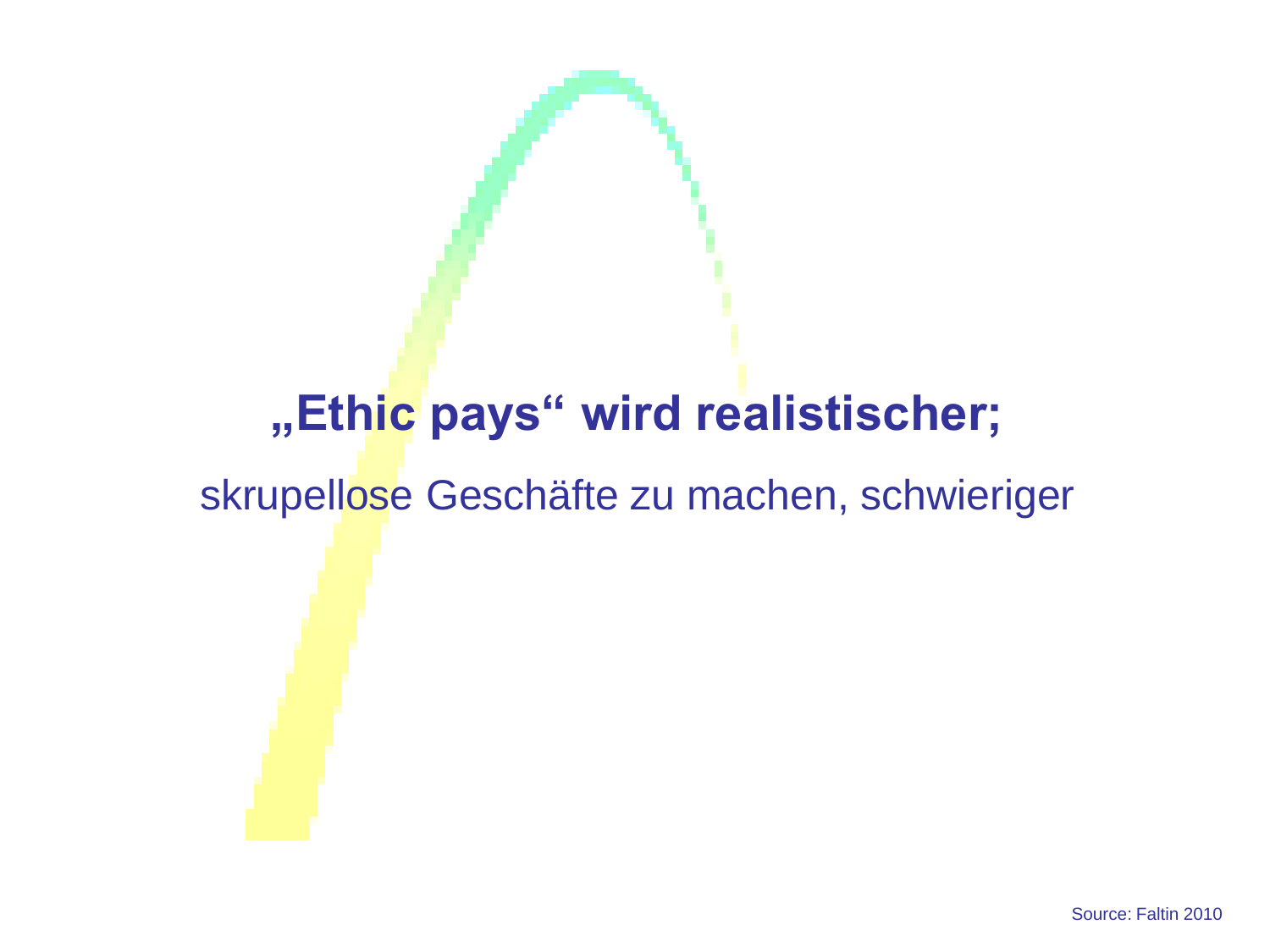#### "Vereinbarkeitsthese"

Im Einklang zu sein mit den gesellschaftlichen Werten, Glaubwürdigkeit, soziales Engagement

- dies sind heute positive Wettbewerbsfaktoren.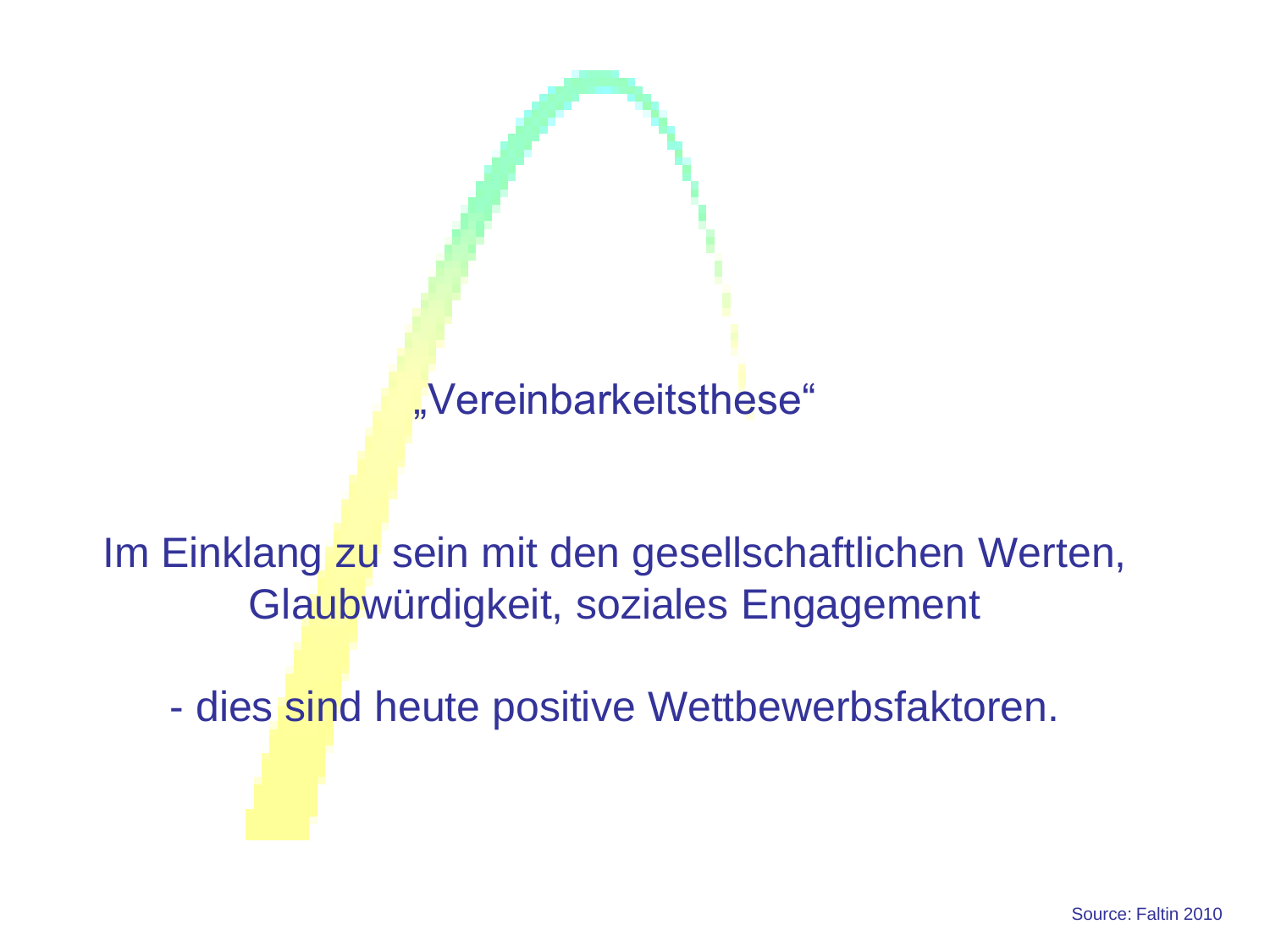#### Those driven by the pursuit of money only will not have a long enough breath (a prerequisite for successful entrepreneurs).

Richard Olsen Founder of the Research Institute for Applied Economics, Switzerland

Source: Faltin 2010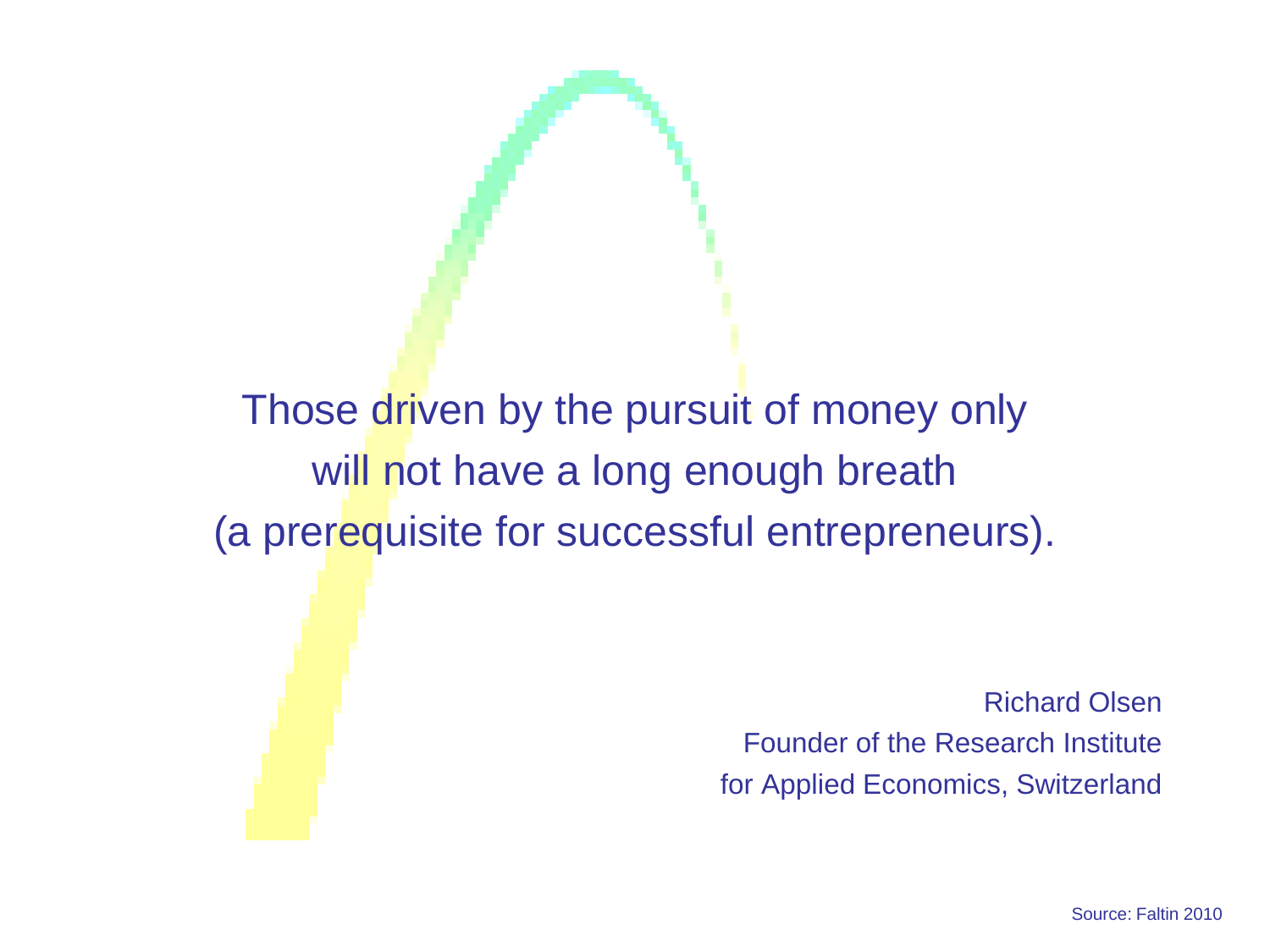### Wenn Business nur Business ist, ist es auch im Sinne von Business kein gutes Business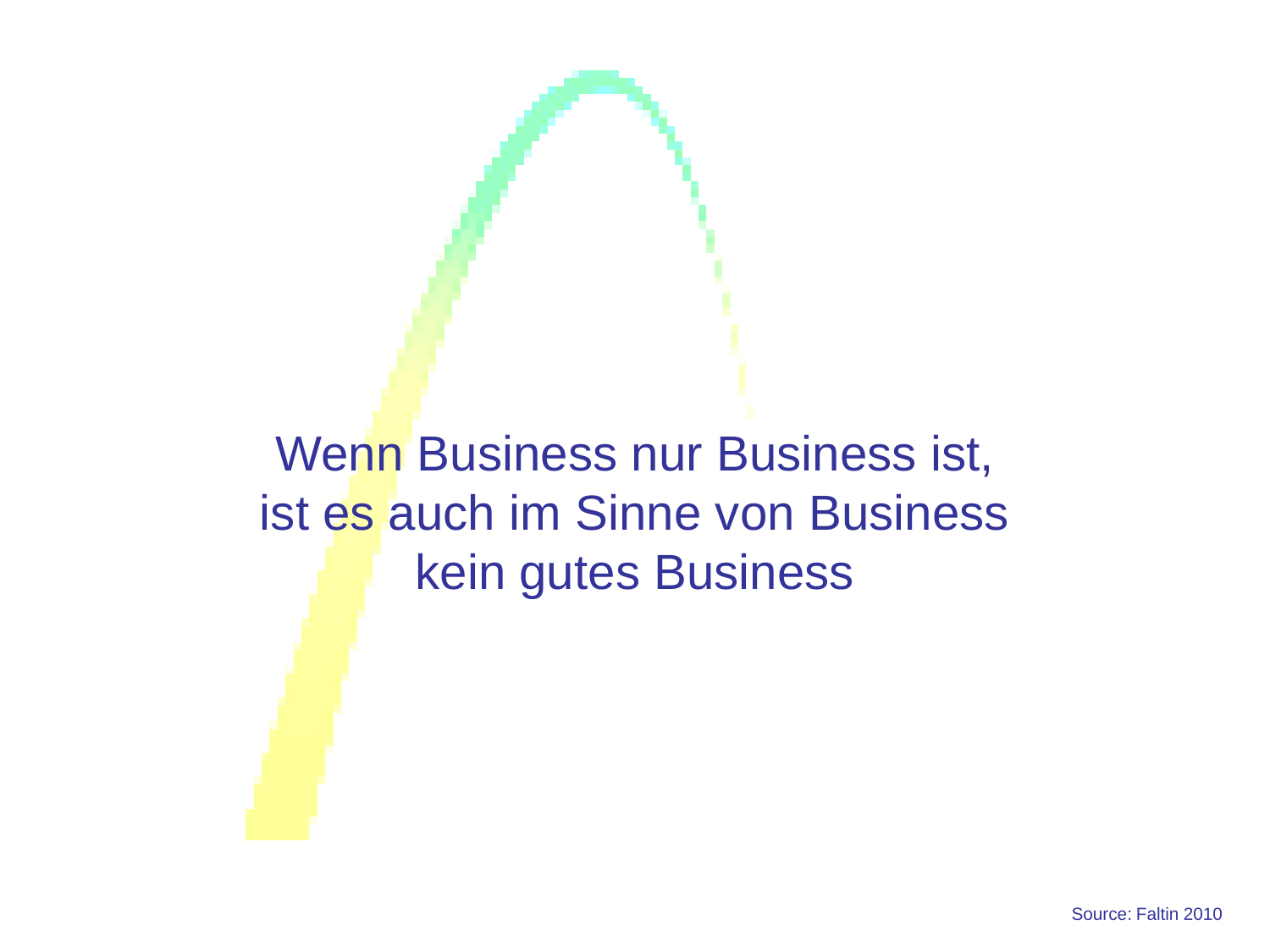## The essence of entrepreneurship is being different.

Entrepreneurship is not restricted to start ups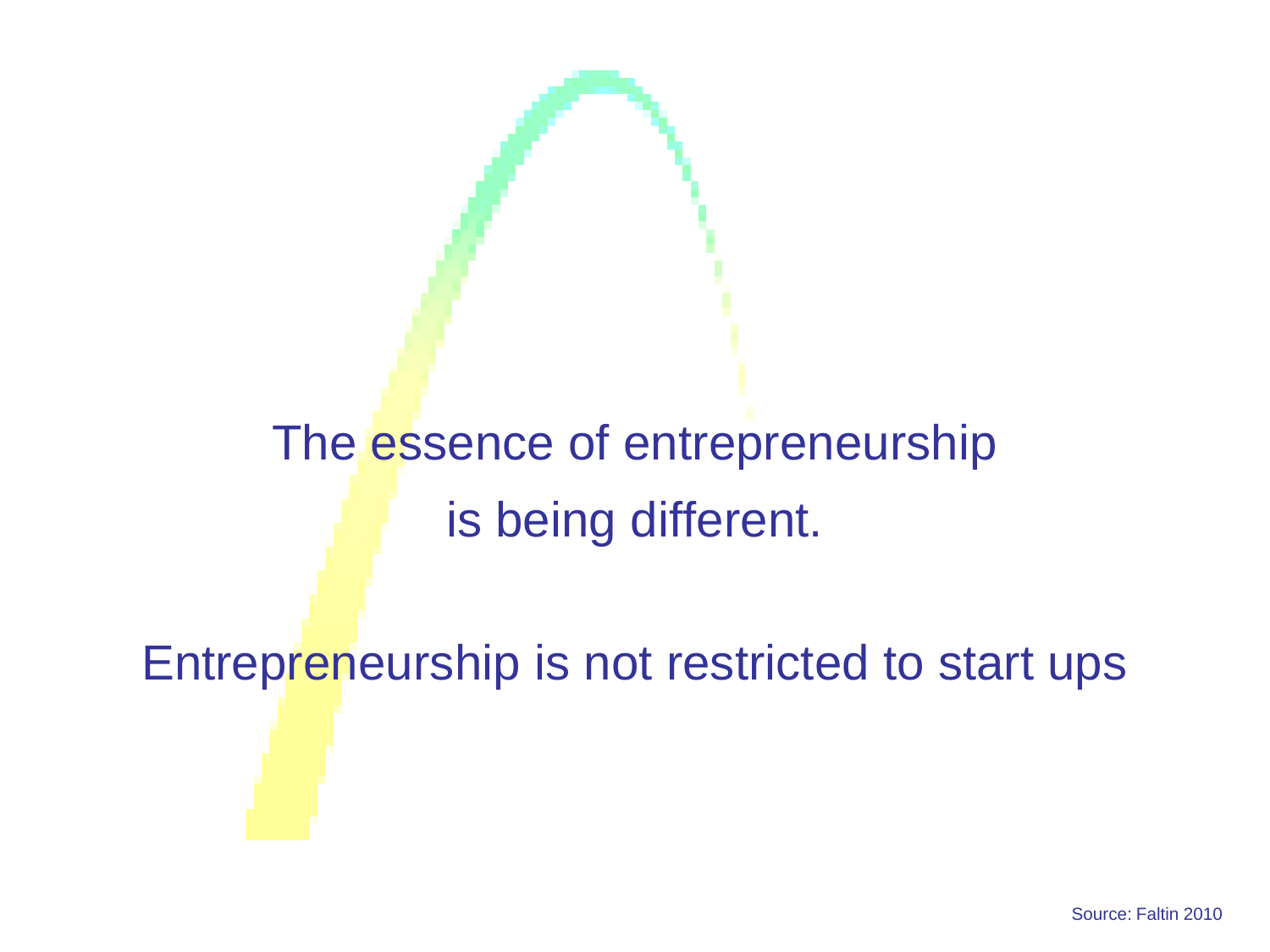### The European Paradox

#### A huge amount of research findings and patents

- but a trickle of successful innovations only

Ejermo and Kander, 2006,

Audretsch, 2007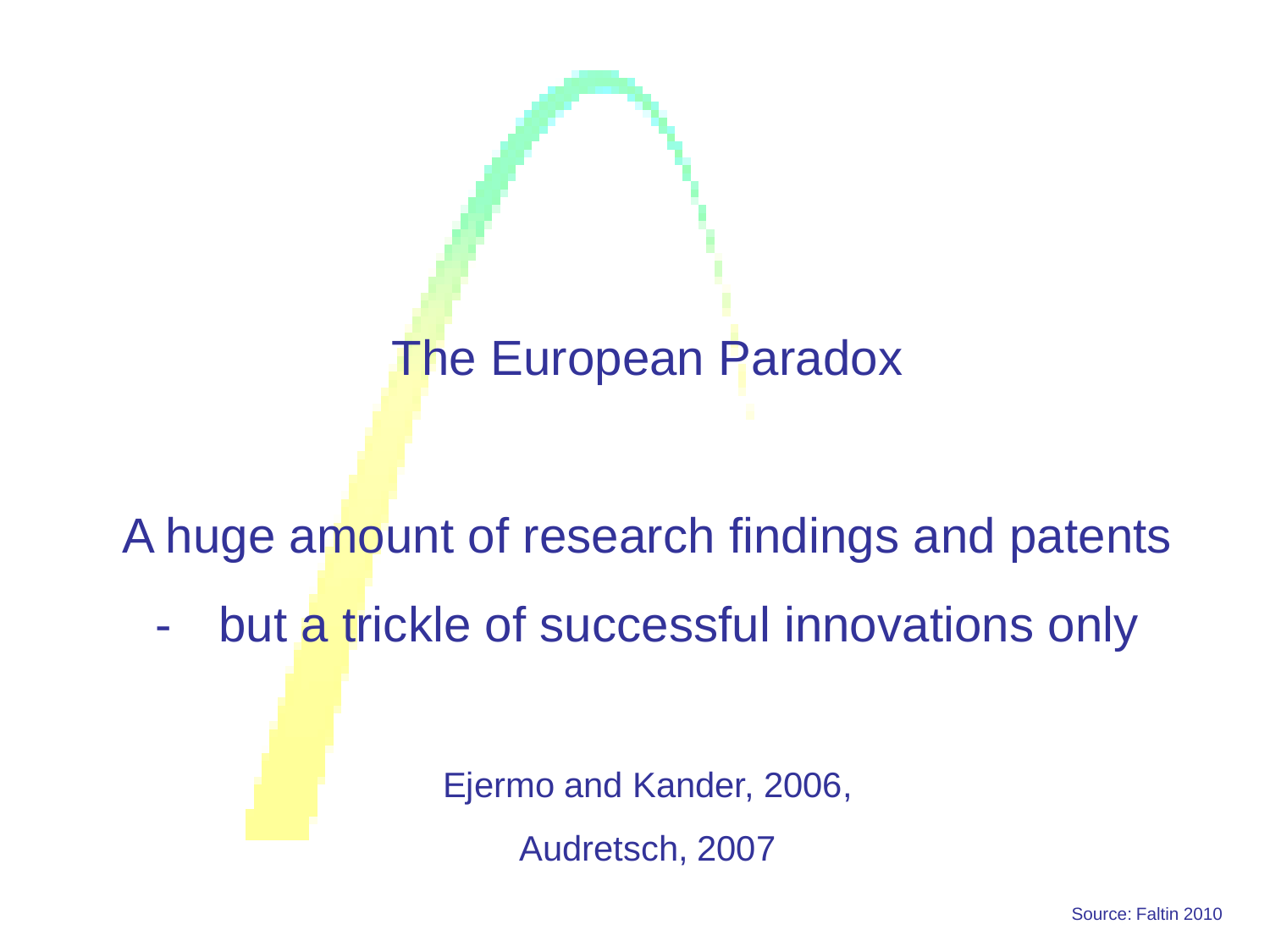### Success Factors for Entrepreneurship

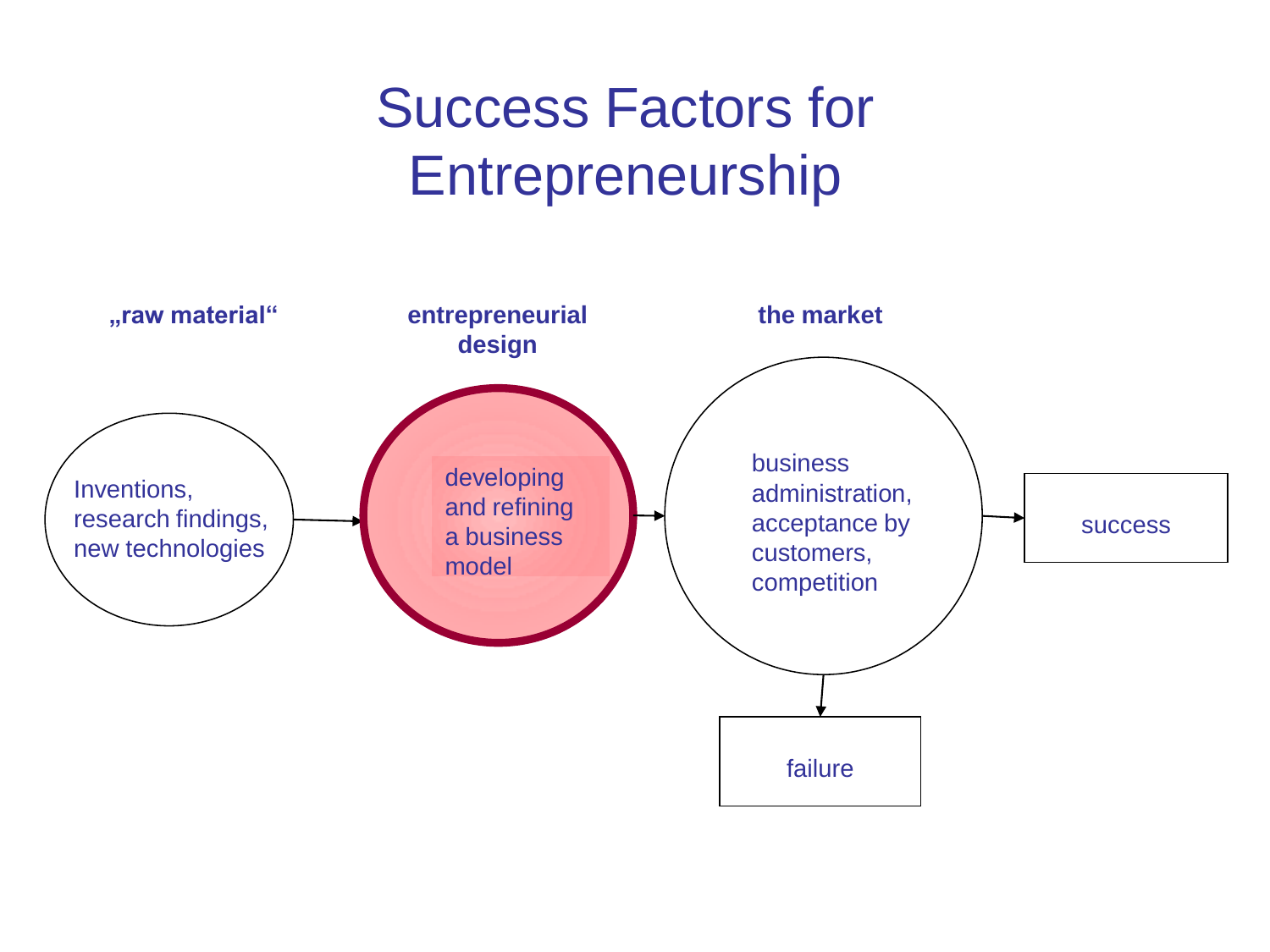### The Golden Opportunity

#### Emphasize entrepreneurship!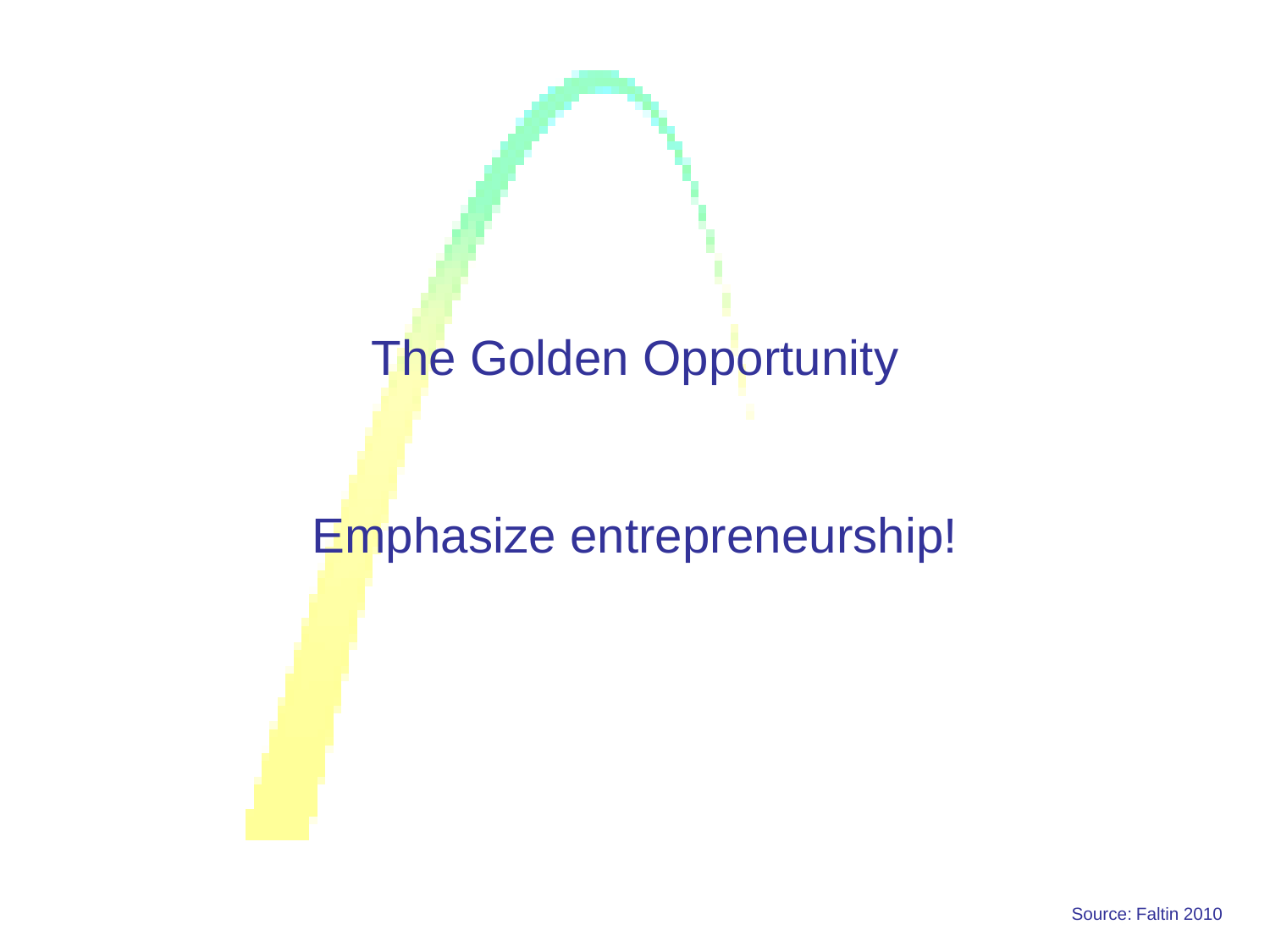# Don't emphasize too much on technology, Look at the market!

Glorianna Davenport MIT Media Laboratory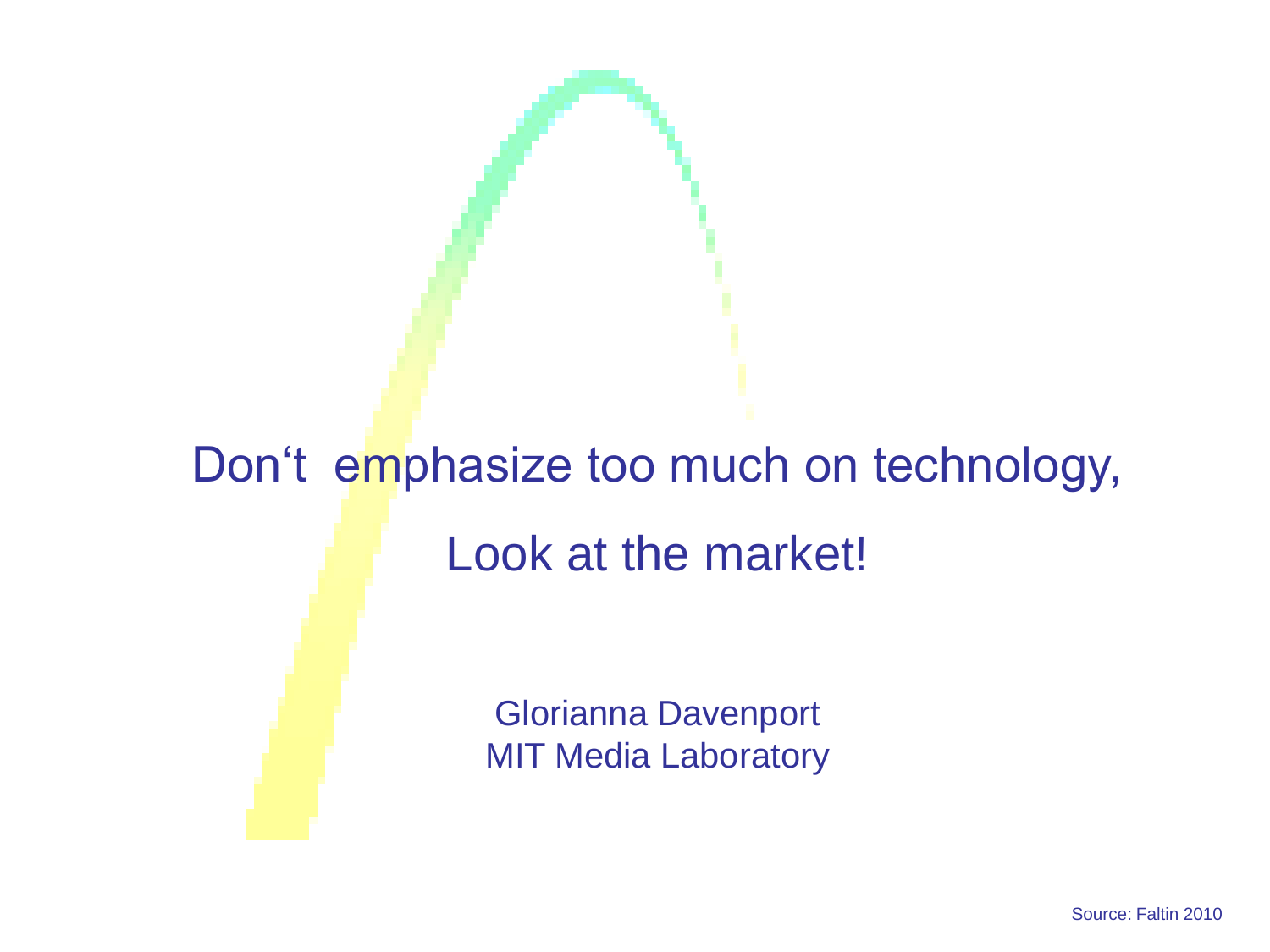The new paradigms of entrepreneurship

- 1. idea-based business models
- 2. focusing on entrepreneurship, not business administration
- 3. applying modular entrepreneurship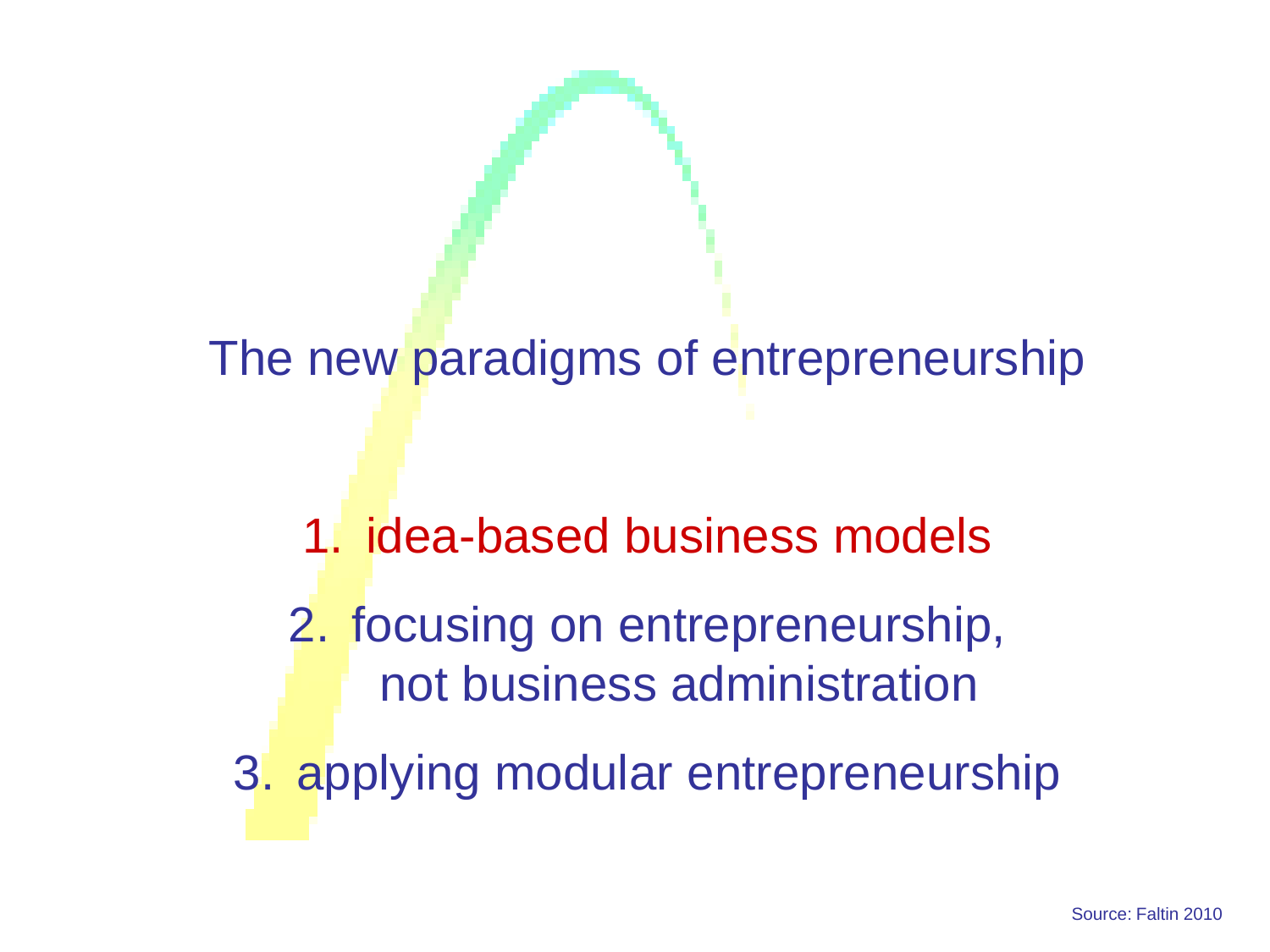Companies for which a creative concept - not High Tech R & D was the decisive element of success

• Migros, Aldi, IKEA, Body Shop •Teekampagne, Ebuero, PaperC

• Skype, Xing, YouTube, Facebook, Twitter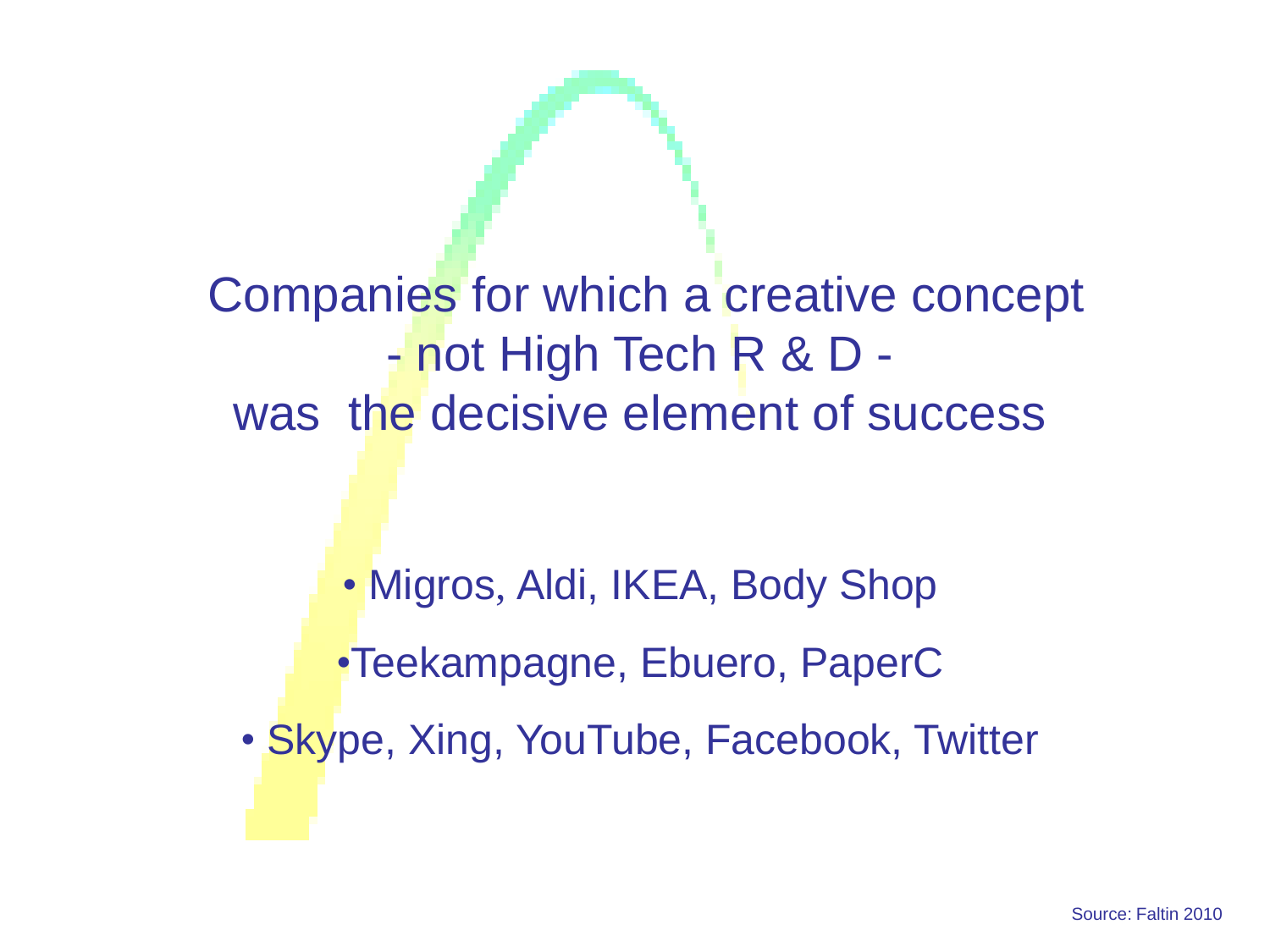New paradigms of entrepreneurship

- 1. idea-based business models
	- 2. focus on entrepreneurship, not business administration
	- 3. modular entrepreneurship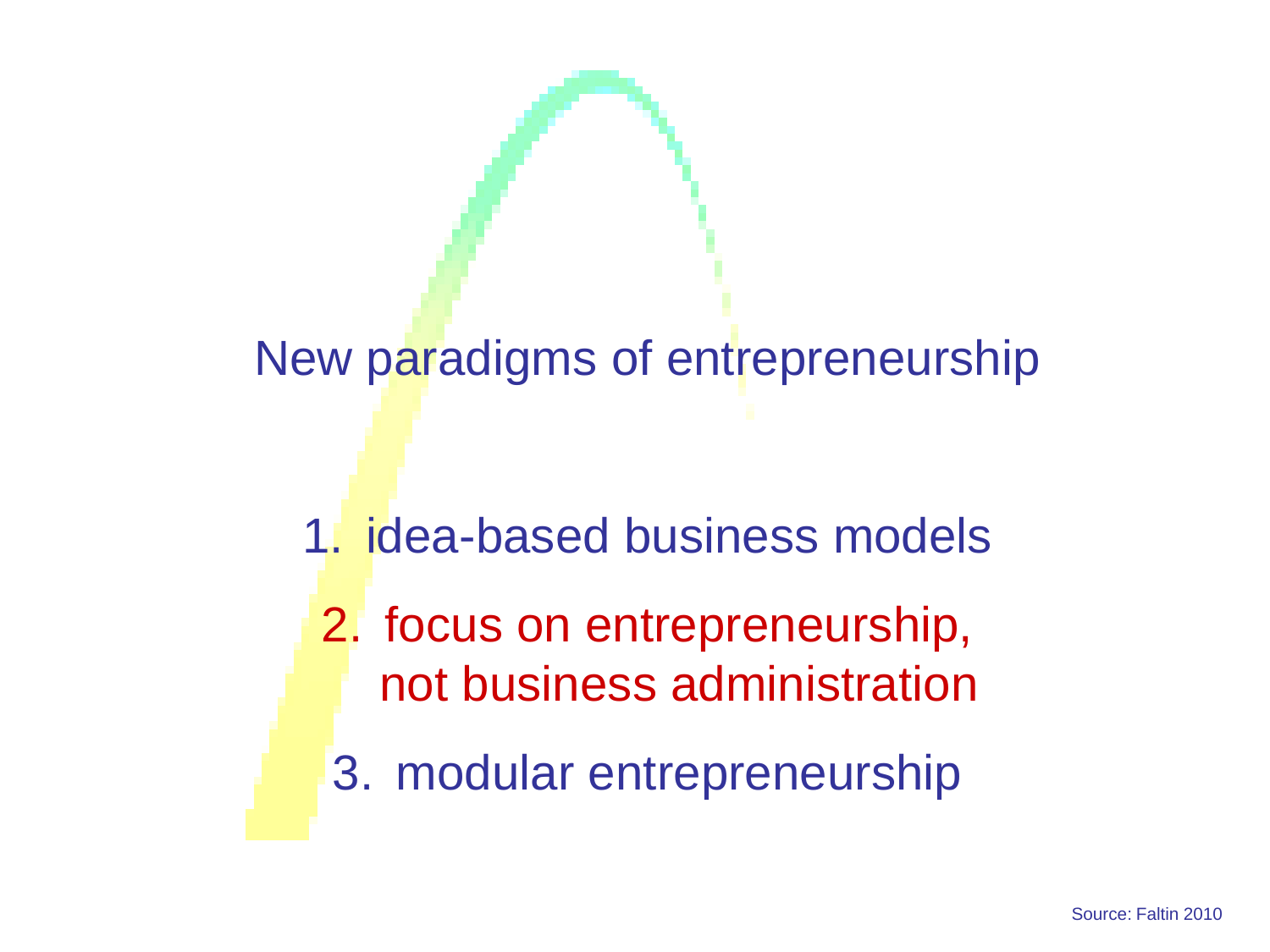Werche Ste<sup>ue</sup>rn muss ich zahlen? **hehmen finan EINF: FARULUE IN DEUX IN DEUX IN DEUX**<br>Finanzplanung eisene in deux In Deux Aware. Unternehmen und Organisation Wie organisiere ich meine Gründung richtig? Marketing für Existenzgründer **Einführung Uberblick über das deutsche Unternehmensrecht** Theorie und P<sup>racis der Mitarbeiter der Mitarbeiter</sup> Steuerliche Probleme für Grunder Förderrichtlinien der deutschen Ausglei Einführung Rechnungswesen in Strategisches Management<br>Strategisches Management<br>Begändt Management **Ylanagen Zielgruppen**<br>Zielgruppen and Mentwert **Datenbankmanagment** Controlling und Qualitätssicherung **Mitarbeiterm fivation People Reguring The Anreizsystement - Forces-Anationaler Zahlungs Mulation**<br>Datensicherungsverkehr Zahlung **Public Extending Point Point Point Point Point Point Point Point Point Point Point Point Point Point Point Poi** Workload Reduction Management **Risk managem Urcing Business-to-Business-Marketing Research and Development SWOT-AD**<br>Boring Pe Increase complexity and loss of supervision str **ve-For Business Pan** accounting reading a balance sheet **controlling** negotiation with financial institutions with the state of the state of the state of the state of the state of lega<del>l</del> problems professional experience in the field of the business of the business of the business of the business of the business marke hold hidey creating team spirit negotiation with suppliers keeping in die hand marketing kekills  $\delta$ ch  $\delta$  in customing with  $\epsilon$  is a lers reacting to complete repliesenting the company in the public and media Traditional descriptions of the description knowledge requirements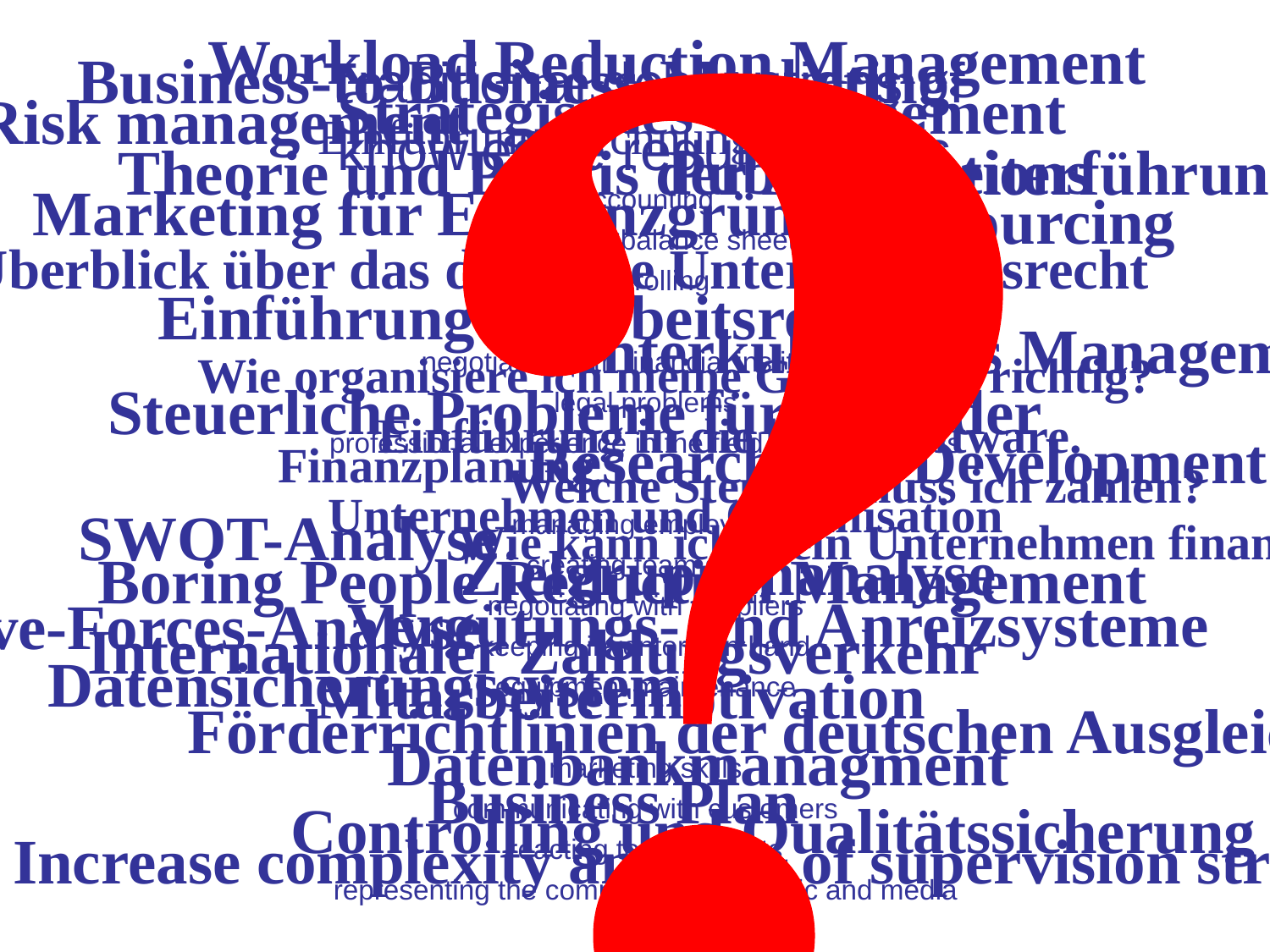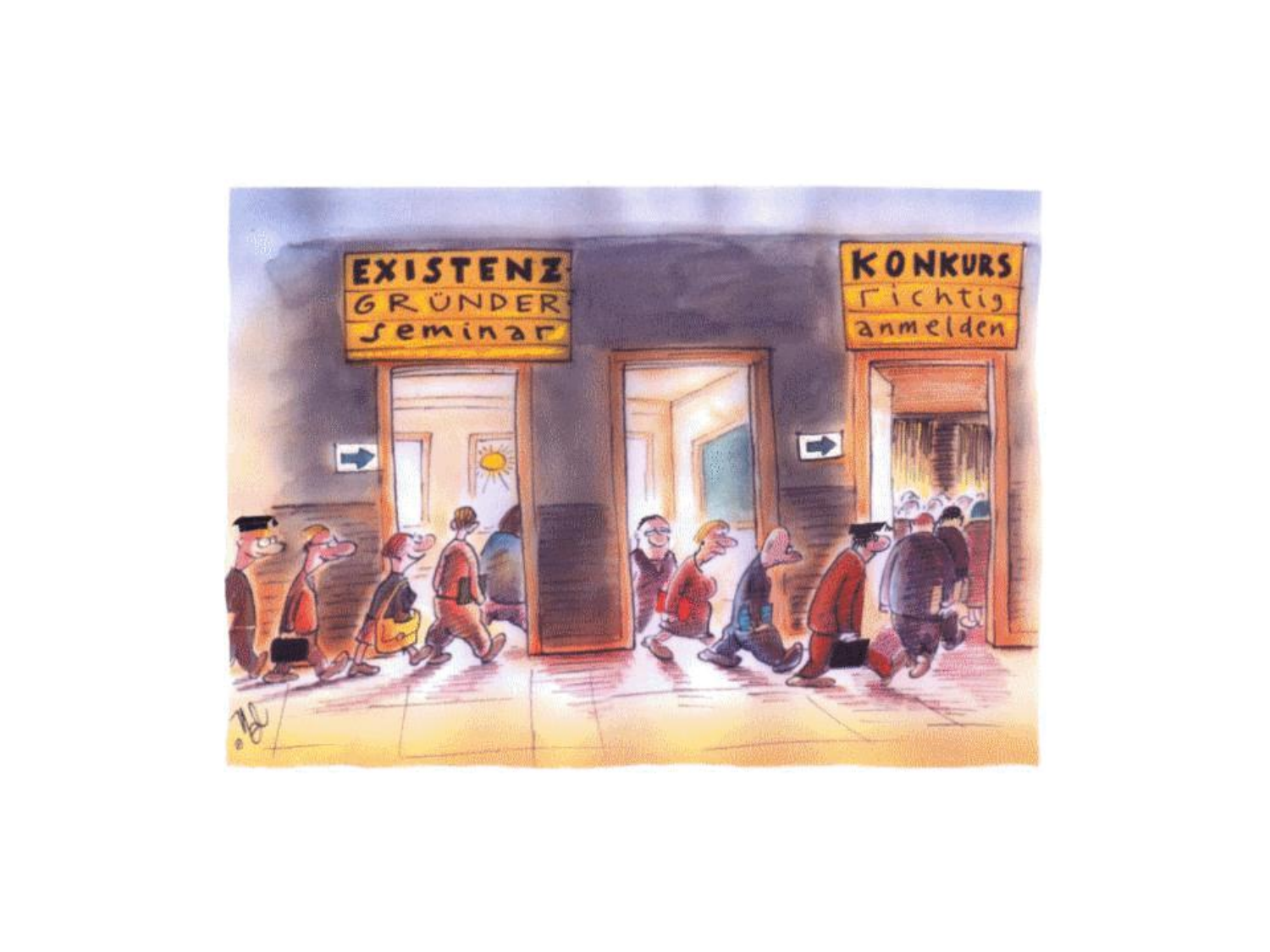

# Wie kann ich Qualifikation beurteilen, wenn ich selber nicht über die einschlägigen Fachkenntnisse verfüge?

Source: Faltin 2010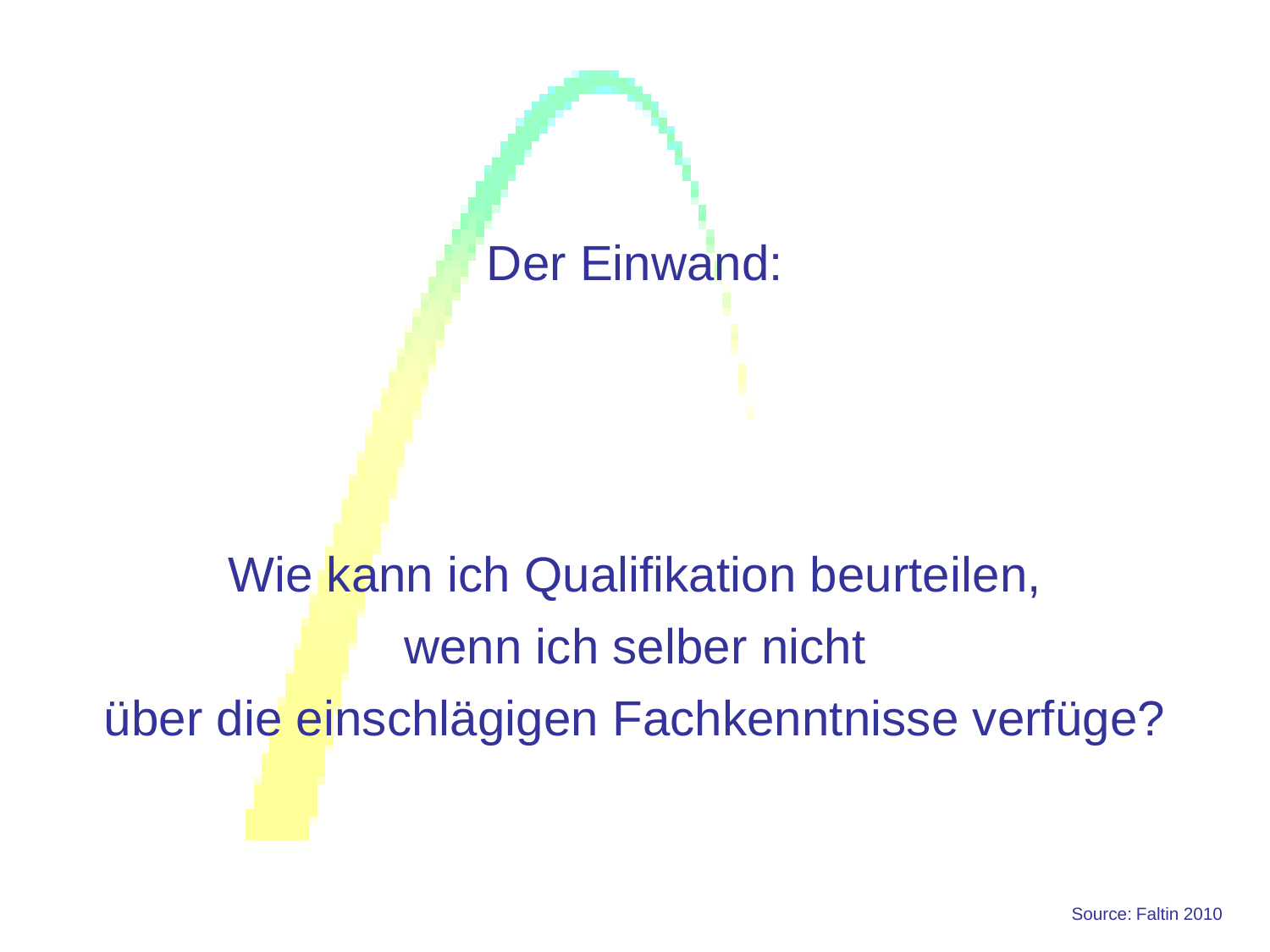### Man muss nicht Ochse sein, um Rindfleisch beurteilen zu können.

Karl Kraus

Source: Faltin 2010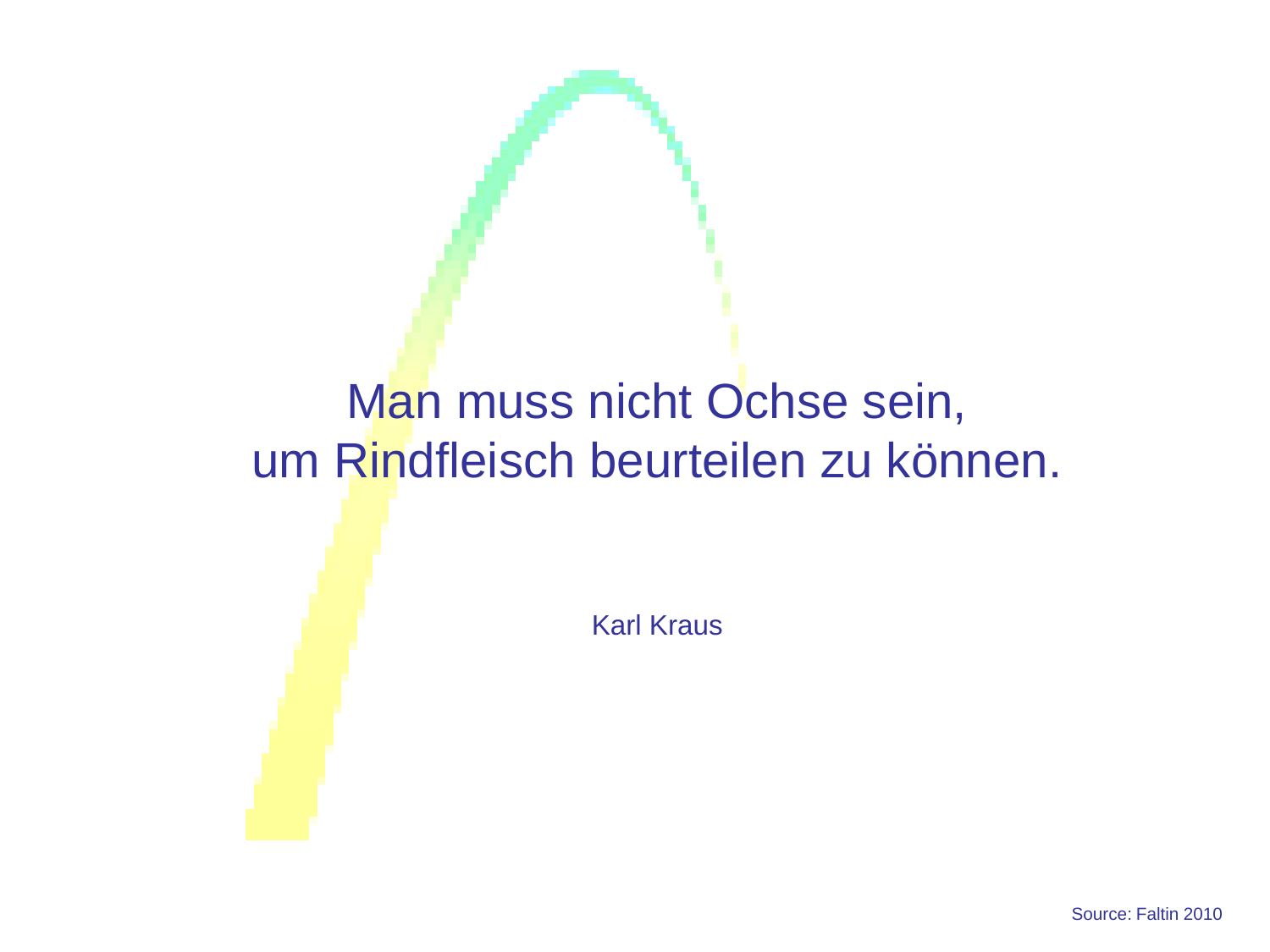### **Entrepreneurship**

Als Entrepreneur müssen Sie *an* Ihrem Unternehmen arbeiten, nicht notwendigerweise *in* Ihrem Unternehmen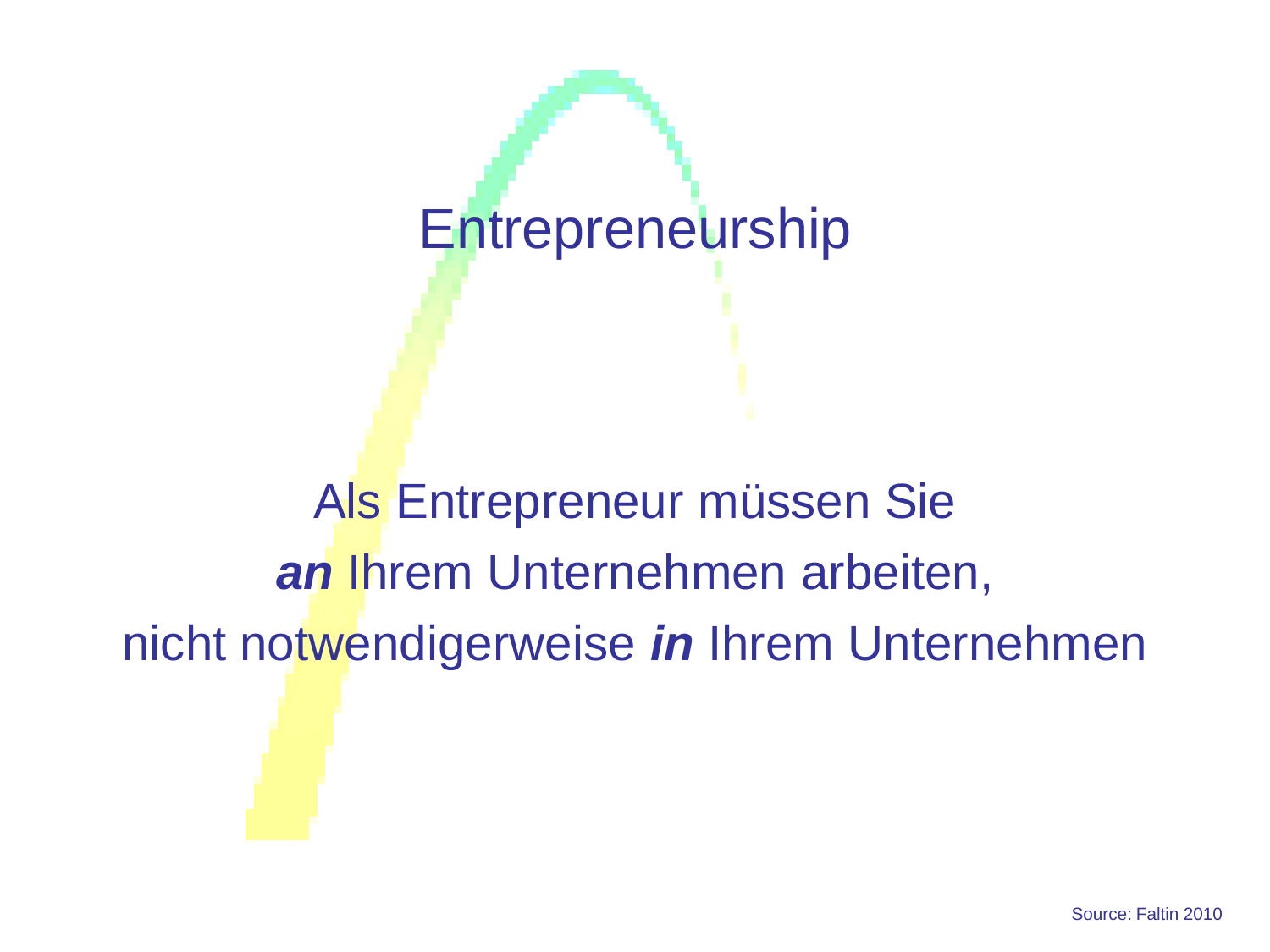New perspectives of entrepreneurship

- 1. idea-based business models
	- 2. focus on entrepreneurship, not business administration
	- 3. modular entrepreneurship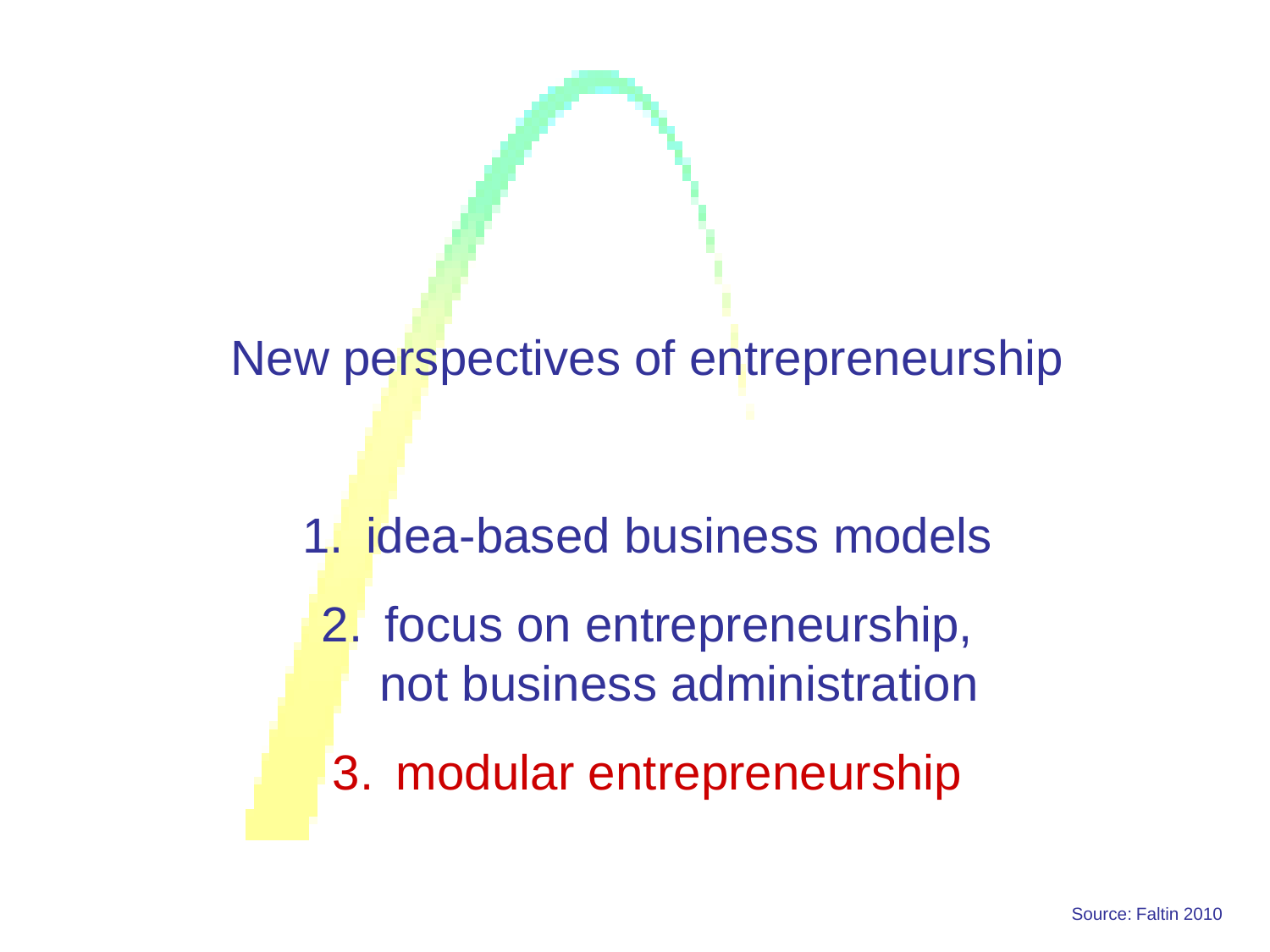#### The entrepreneur as a composer



delegate accounting

use service providers (for transport, storage, packaging, shipment)

outsource secreterial services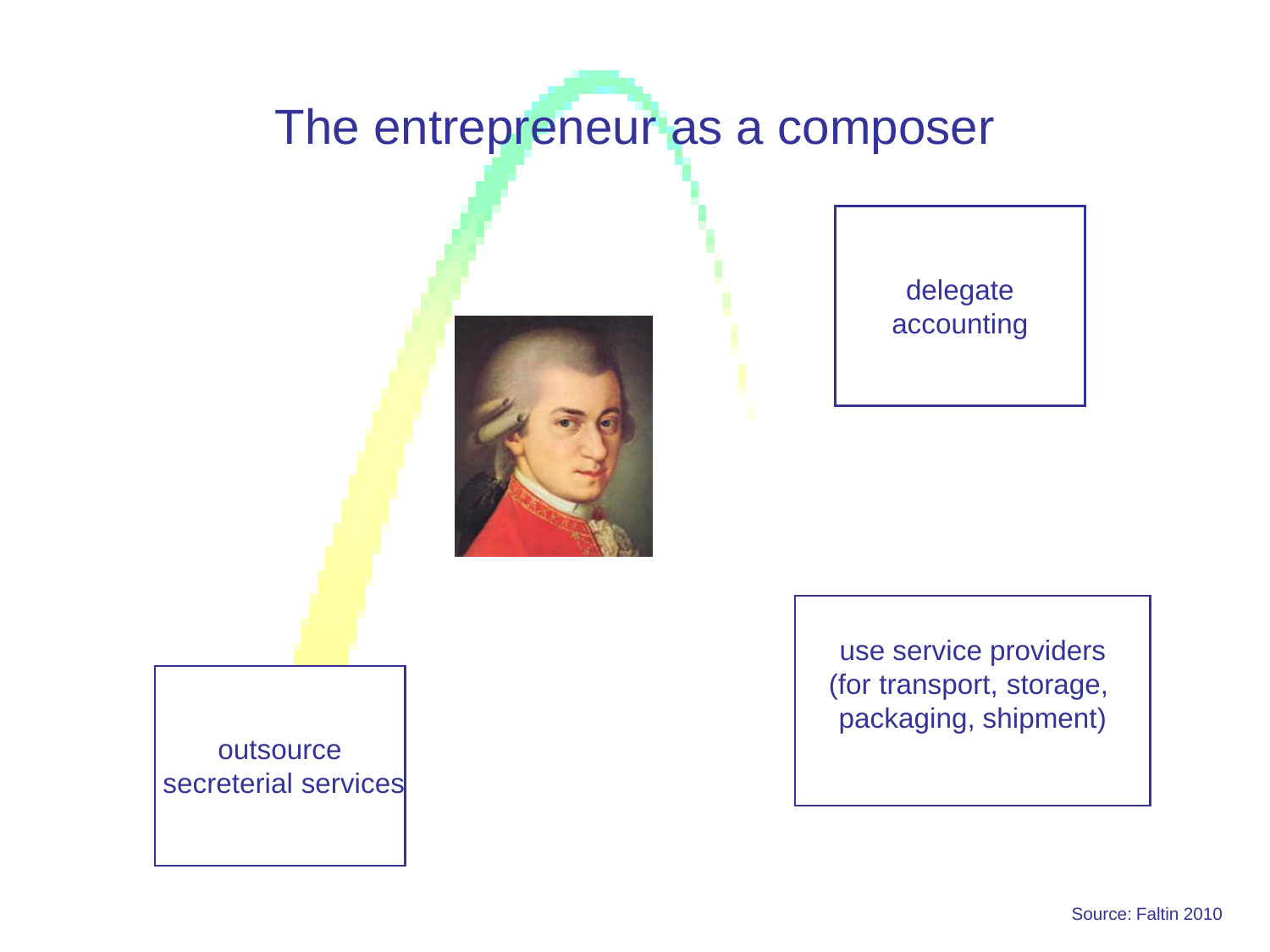#### Example: RatioDrink











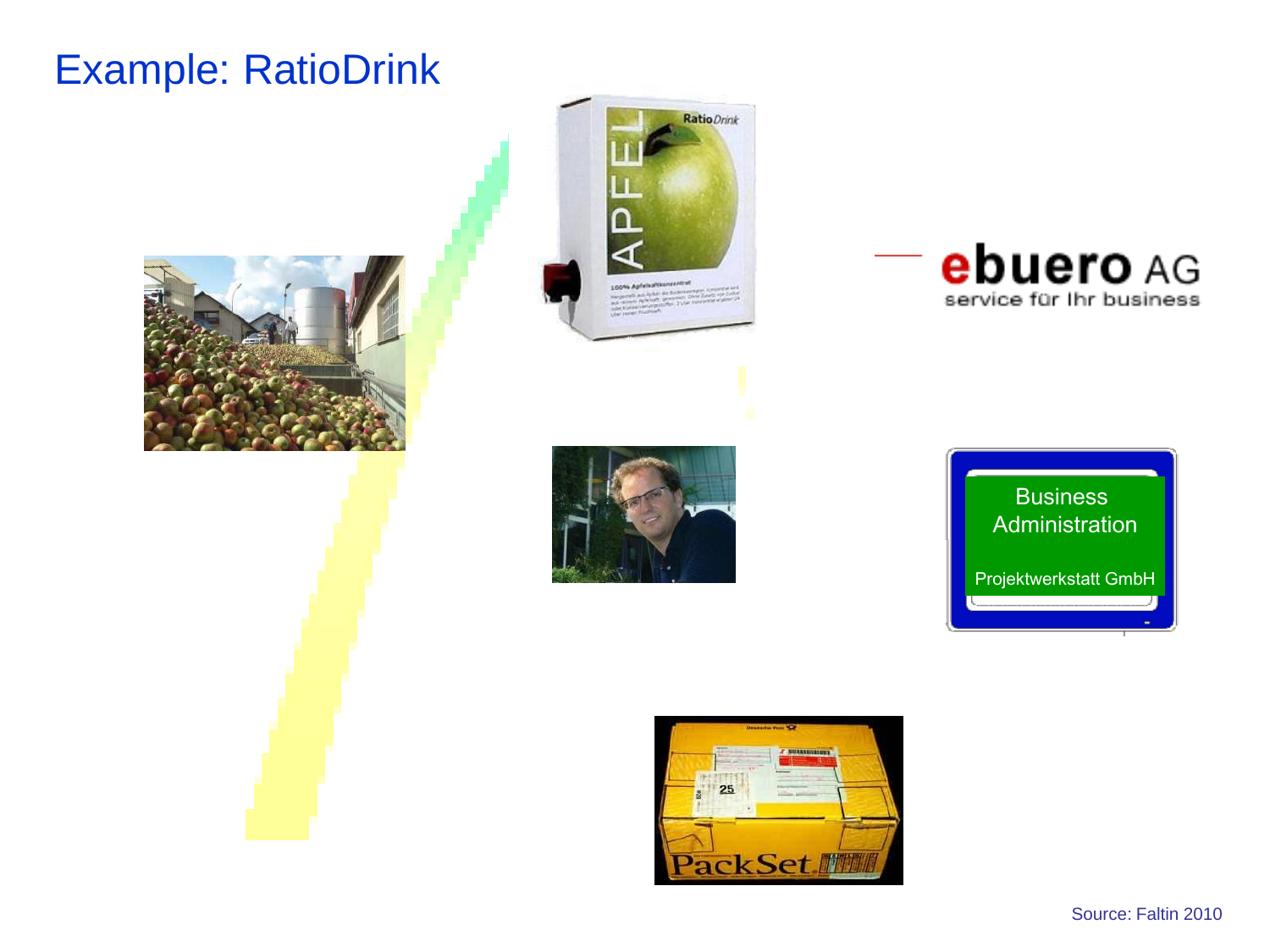Modular Entrepreneurship "The powerful entrepreneur"

Almost no initial investment



Almost no fixed costs



There are costs only when sales occur



High cost savings compared to the established competitors



From the beginning professional, highly efficient, virtual and global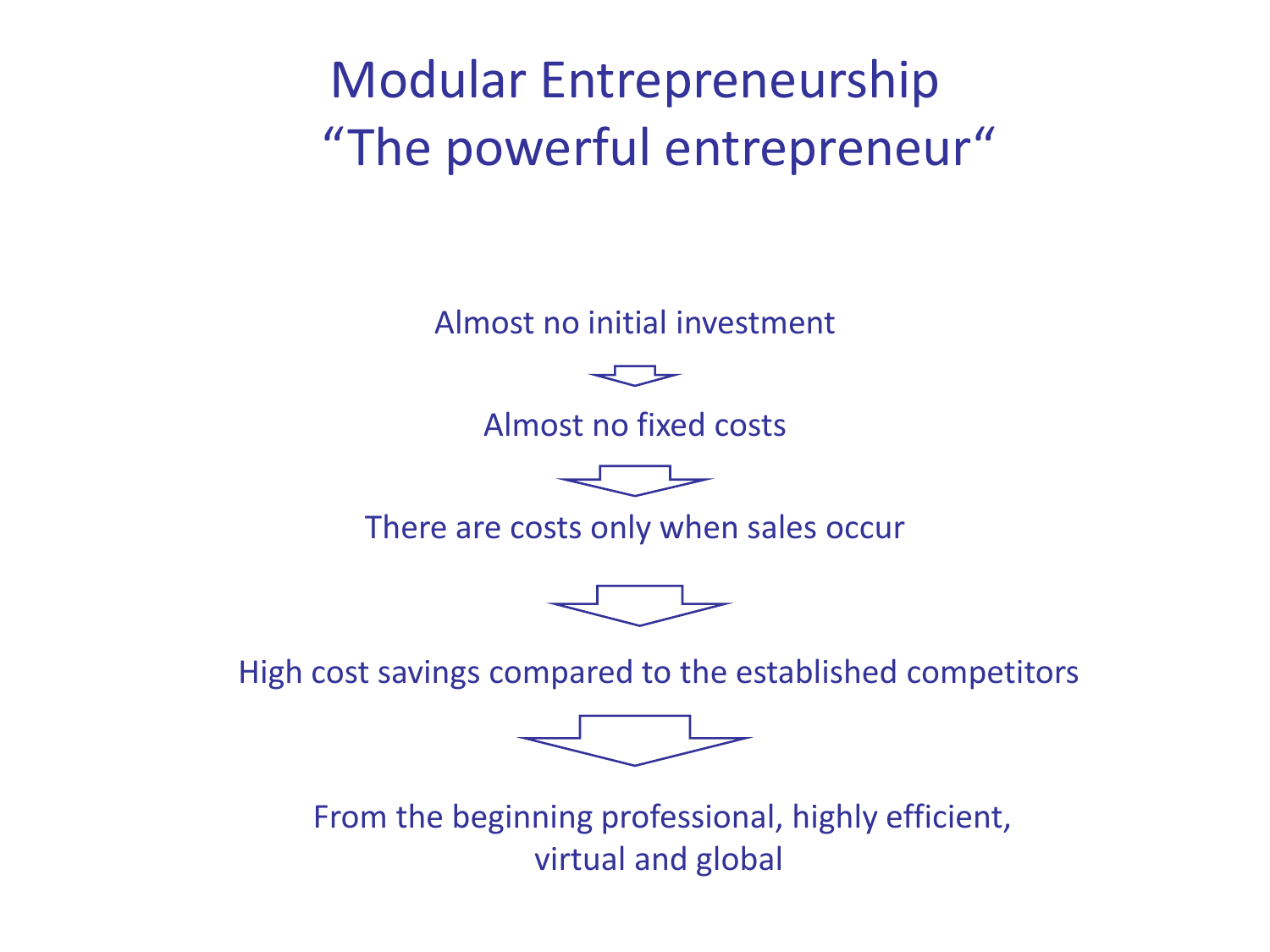#### Kann jeder von uns eine Industrieanlage bauen?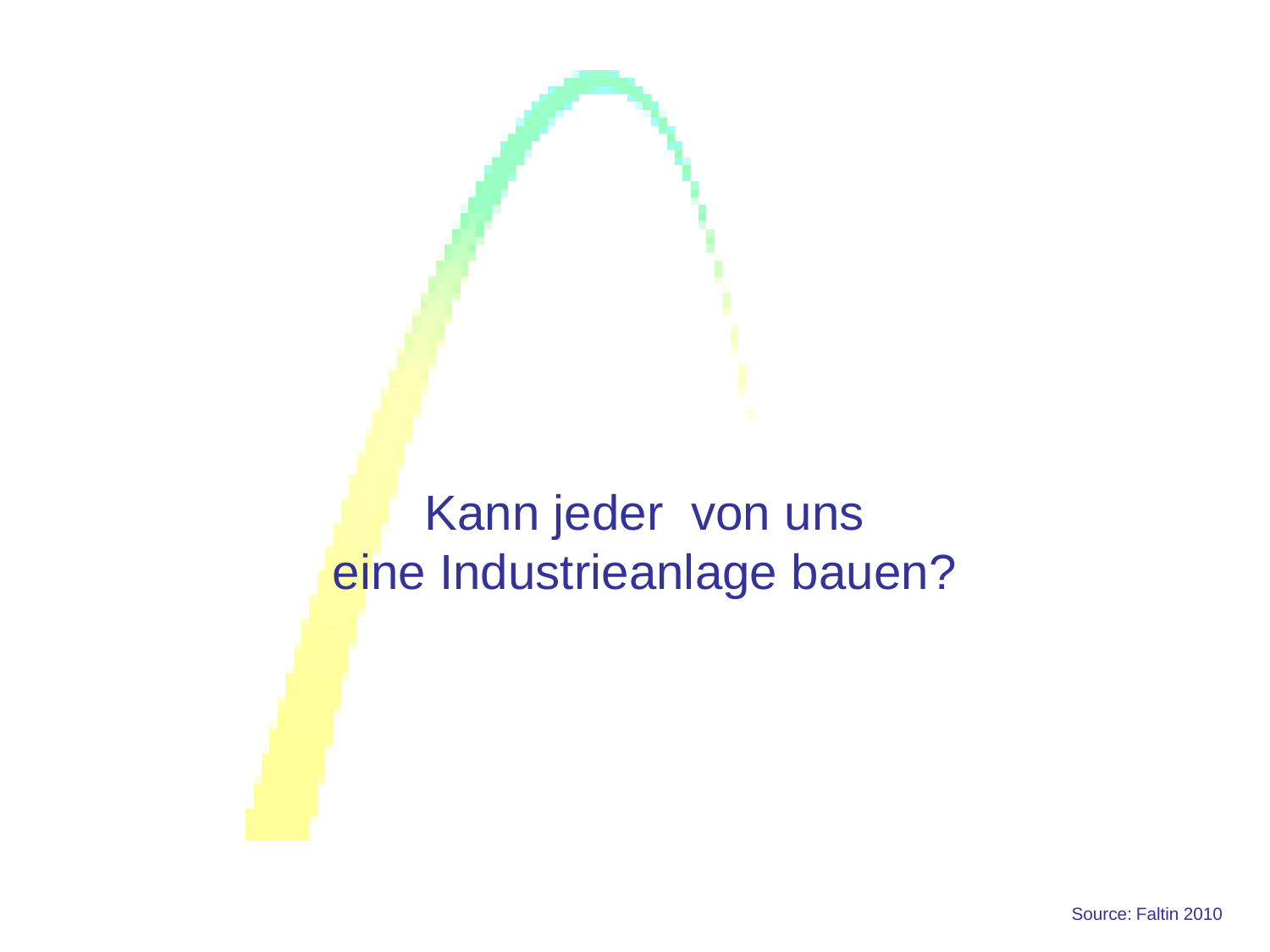

### Kopf schlägt Kapital Guten Konzepten laufen die Kapitalgeber hinterher

Source: Faltin 2010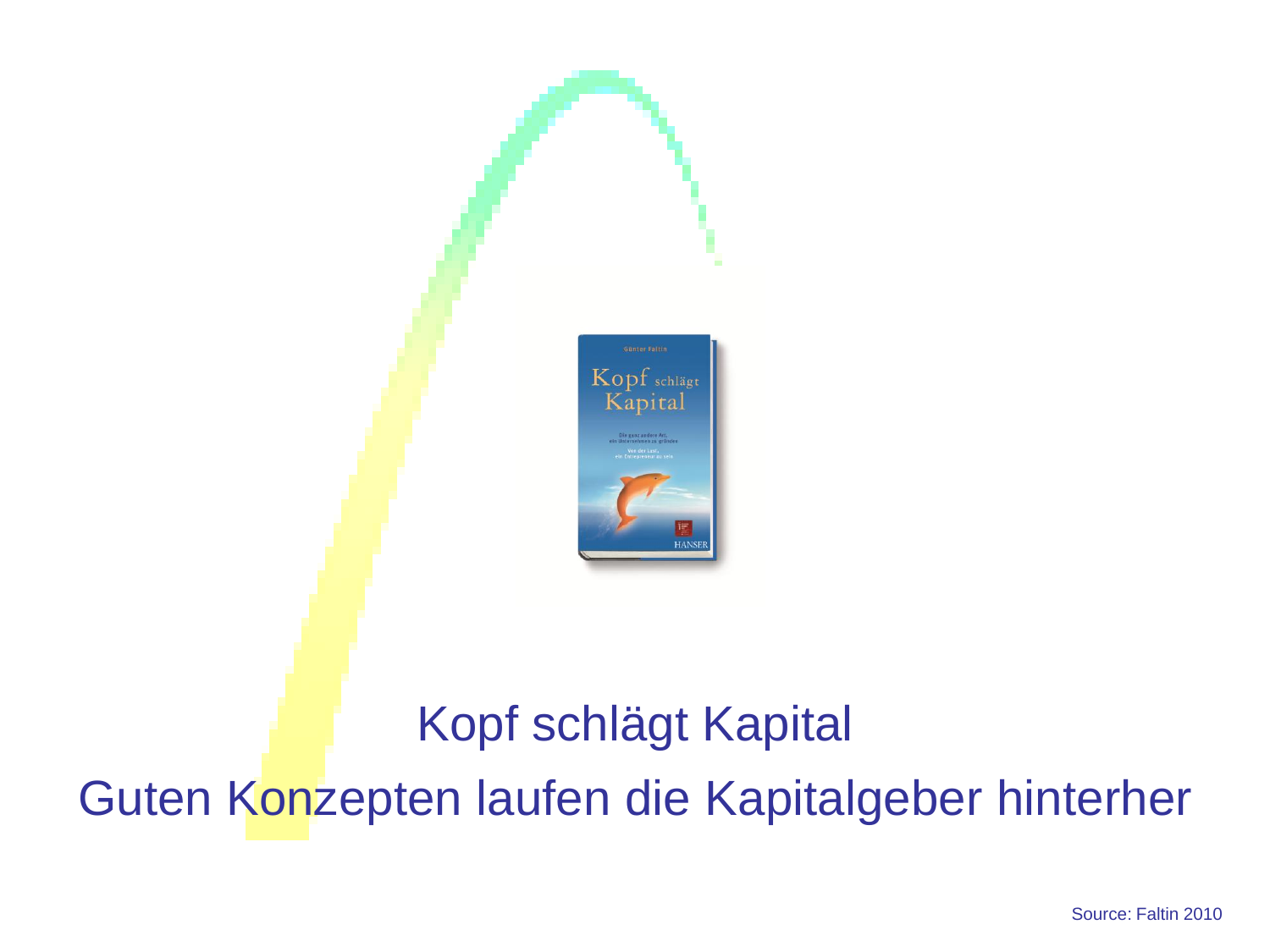### Die neuen Champions sind die Ideengeber ohne Kapital Die Verlierer werden die Kapitalisten ohne Ideen sein

Ridderstråle & Nordström "Wie kluge Köpfe das Kapital zum Tanzen bringen"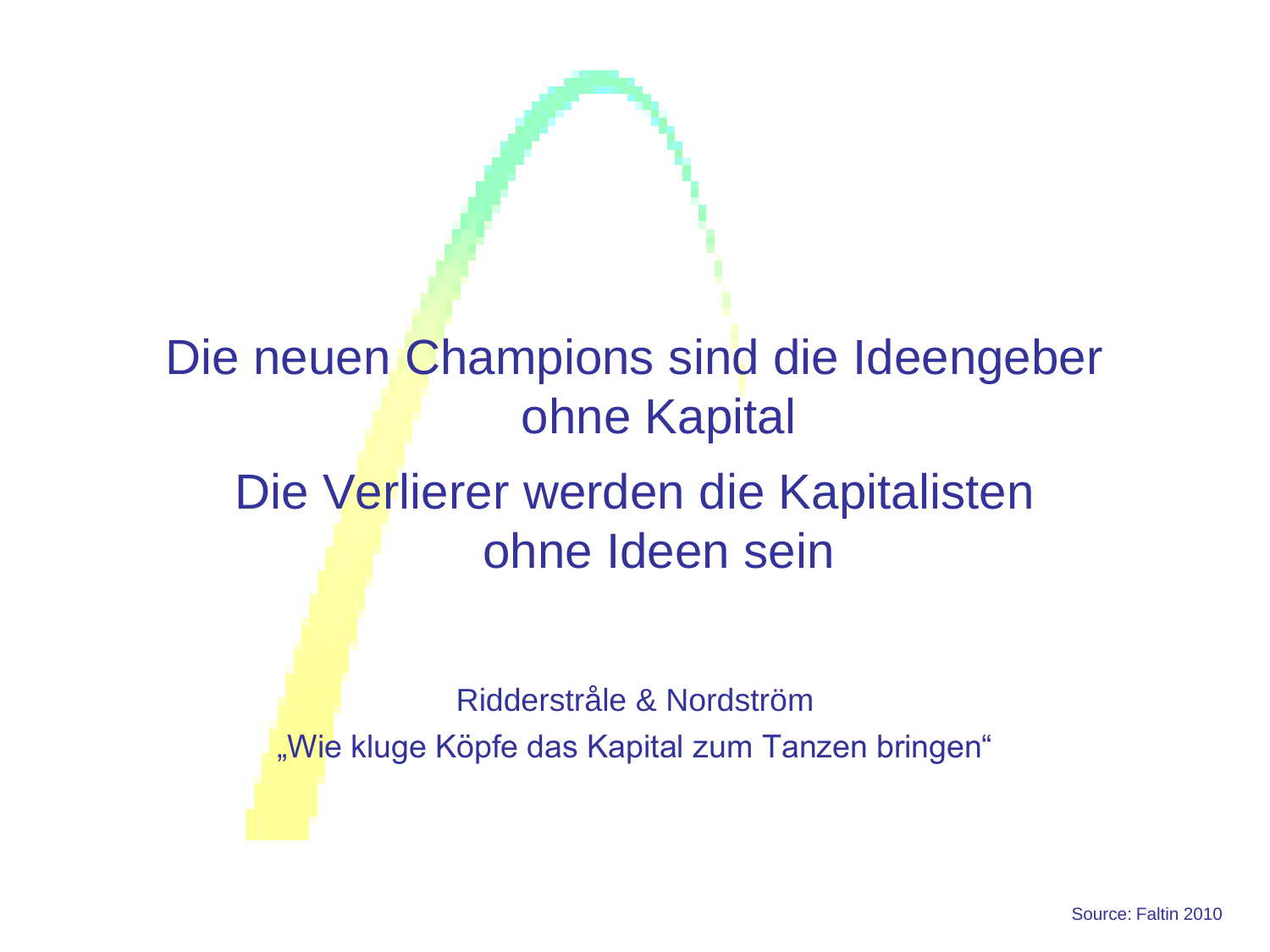## Ökonomie der Aufmerksamkeit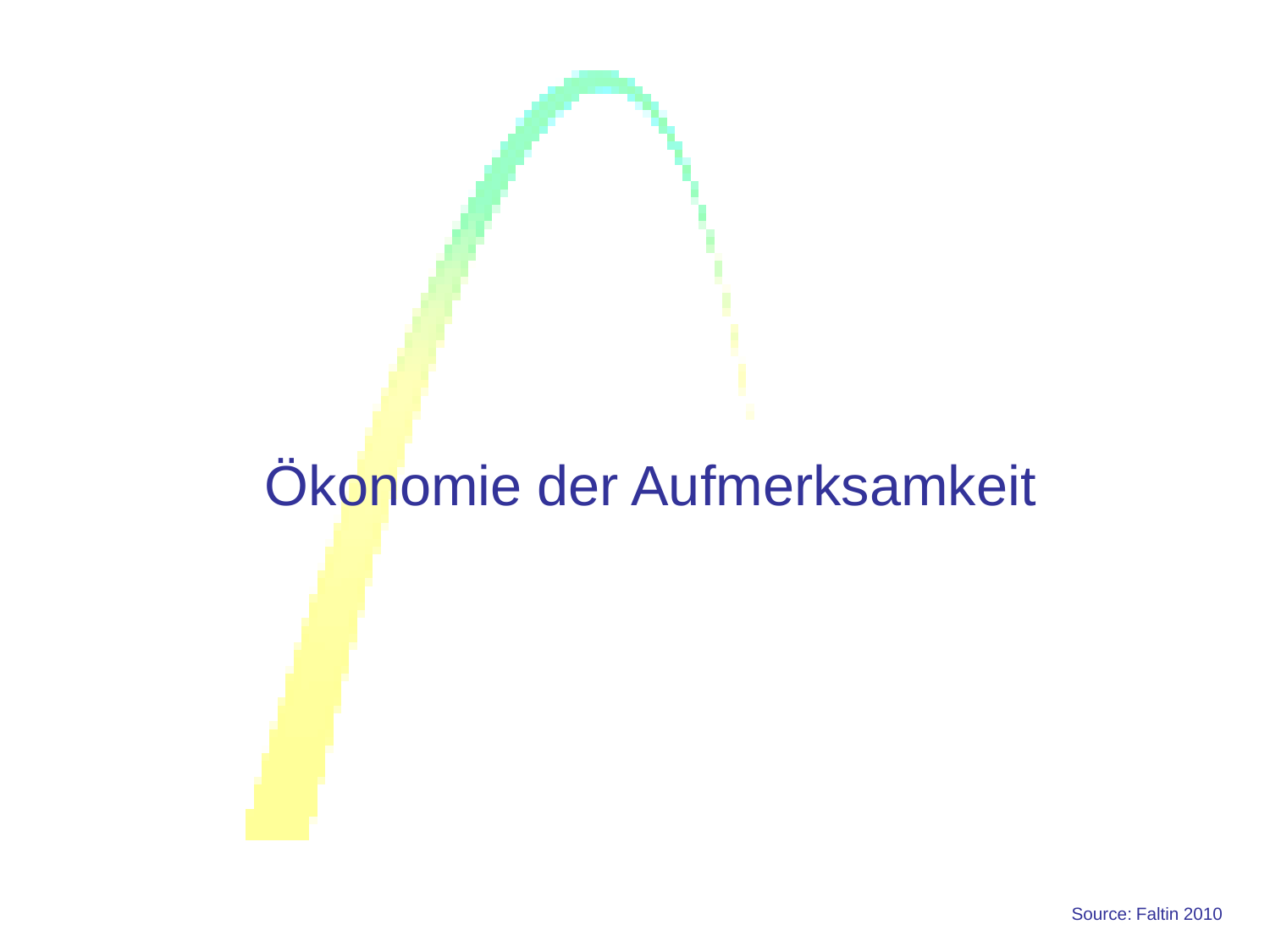Create something original that stands out, something with a lasting value. Above all, you want to be proud of your product.

Such was my business philosophy .

Richard Branson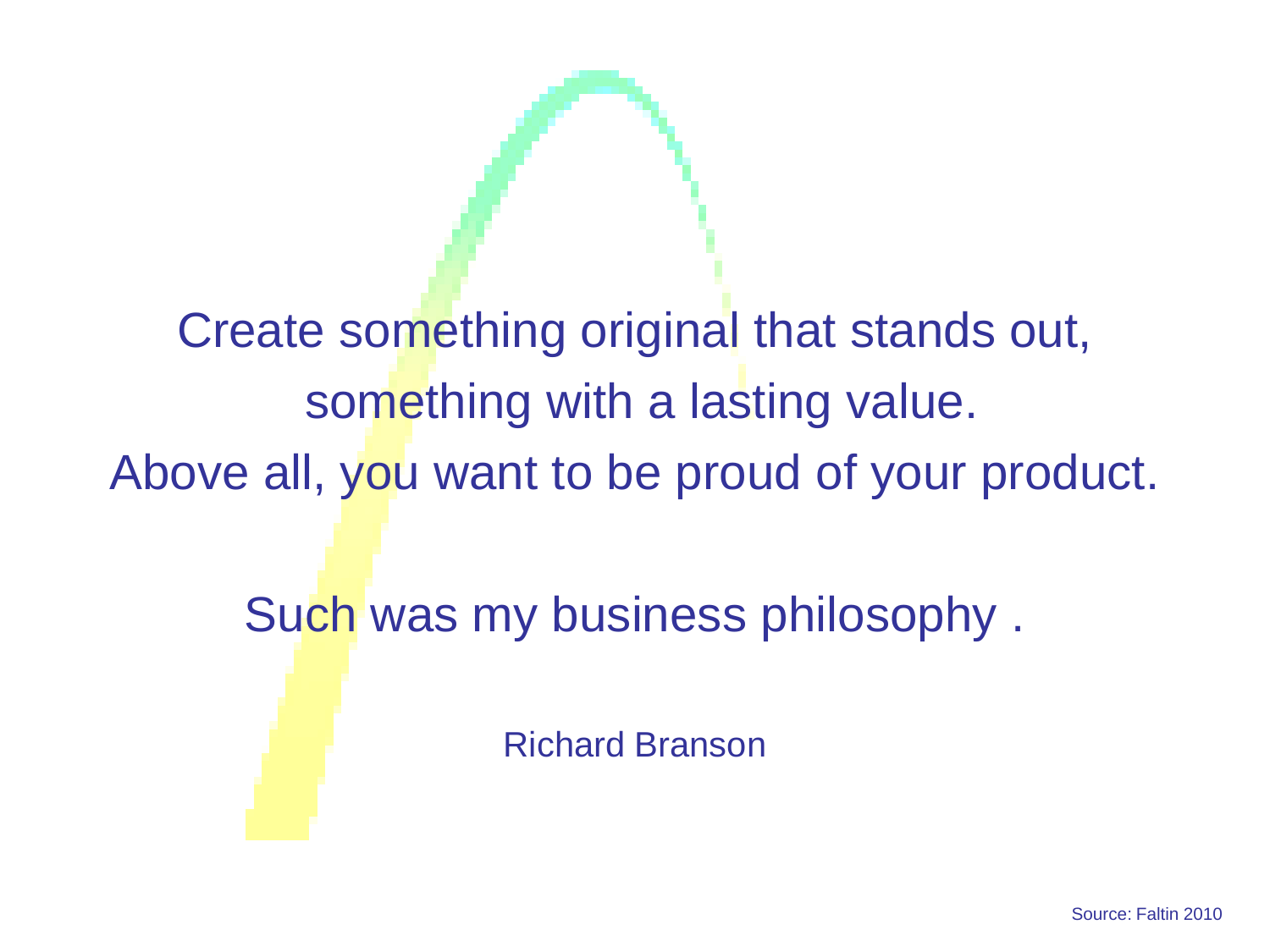## Ökonomie der Authentizität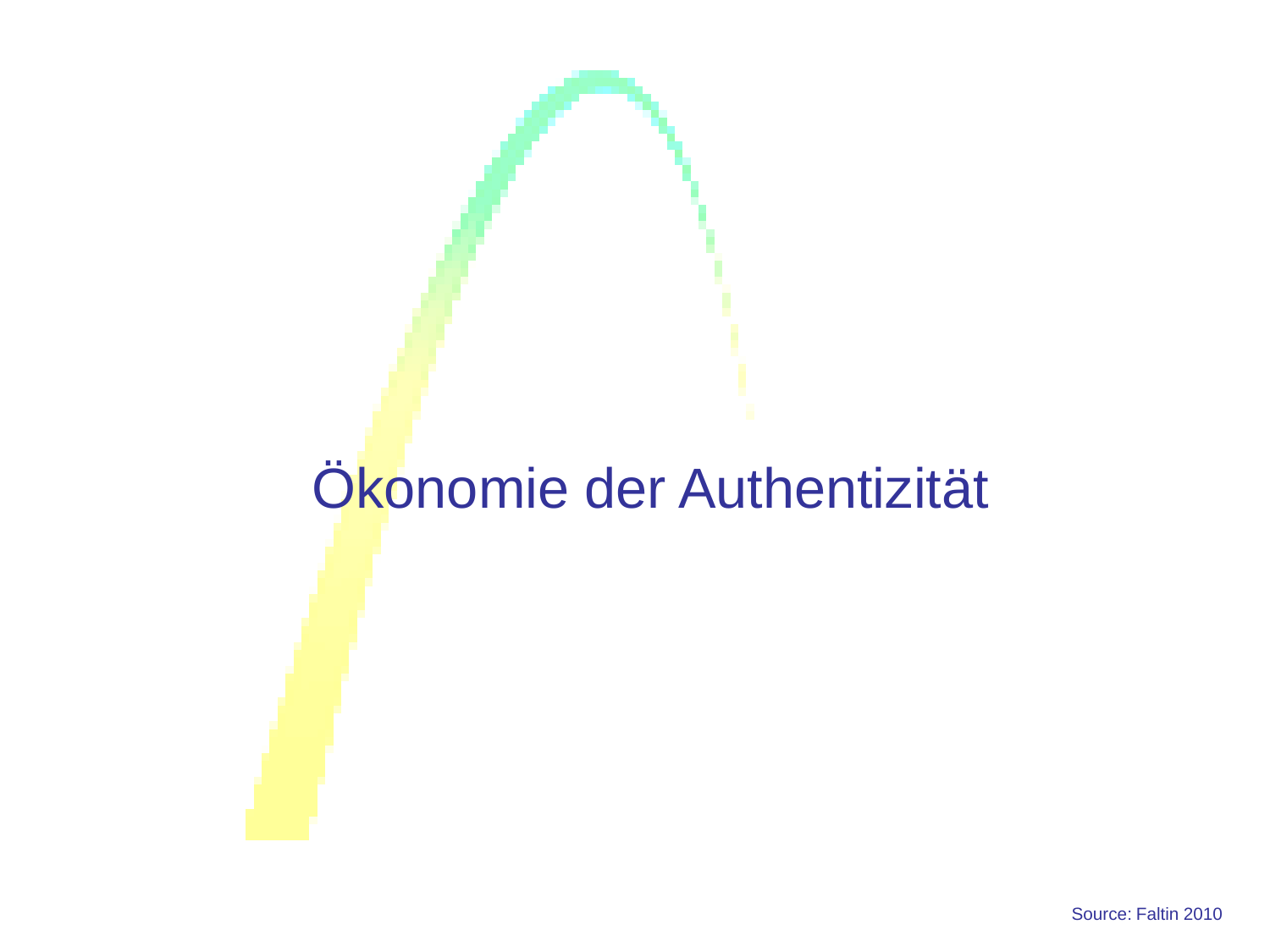## Ökonomie der Sympathie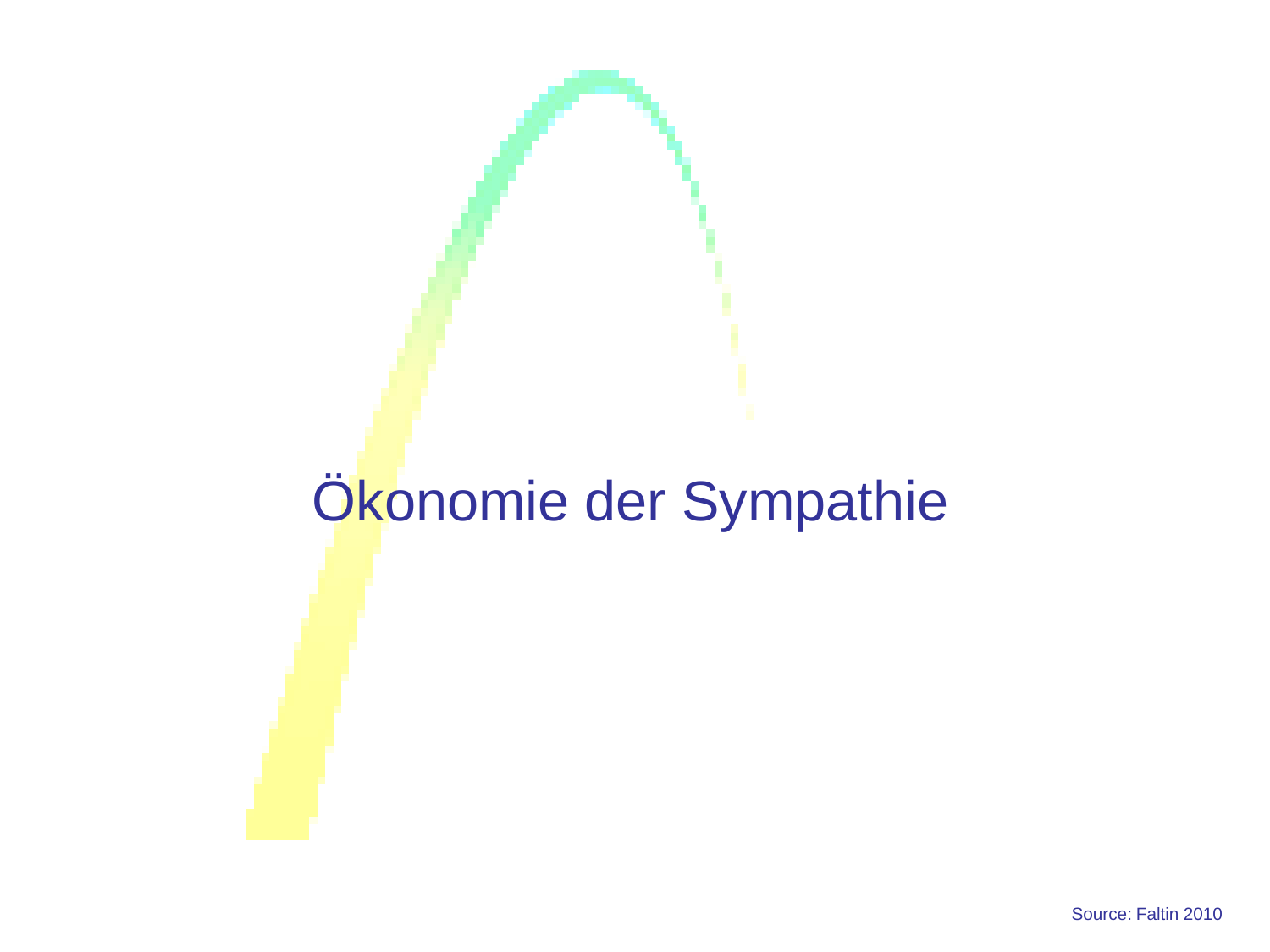#### Take a different view of the world.

#### Be curious, learn and free yourself of conventional rules.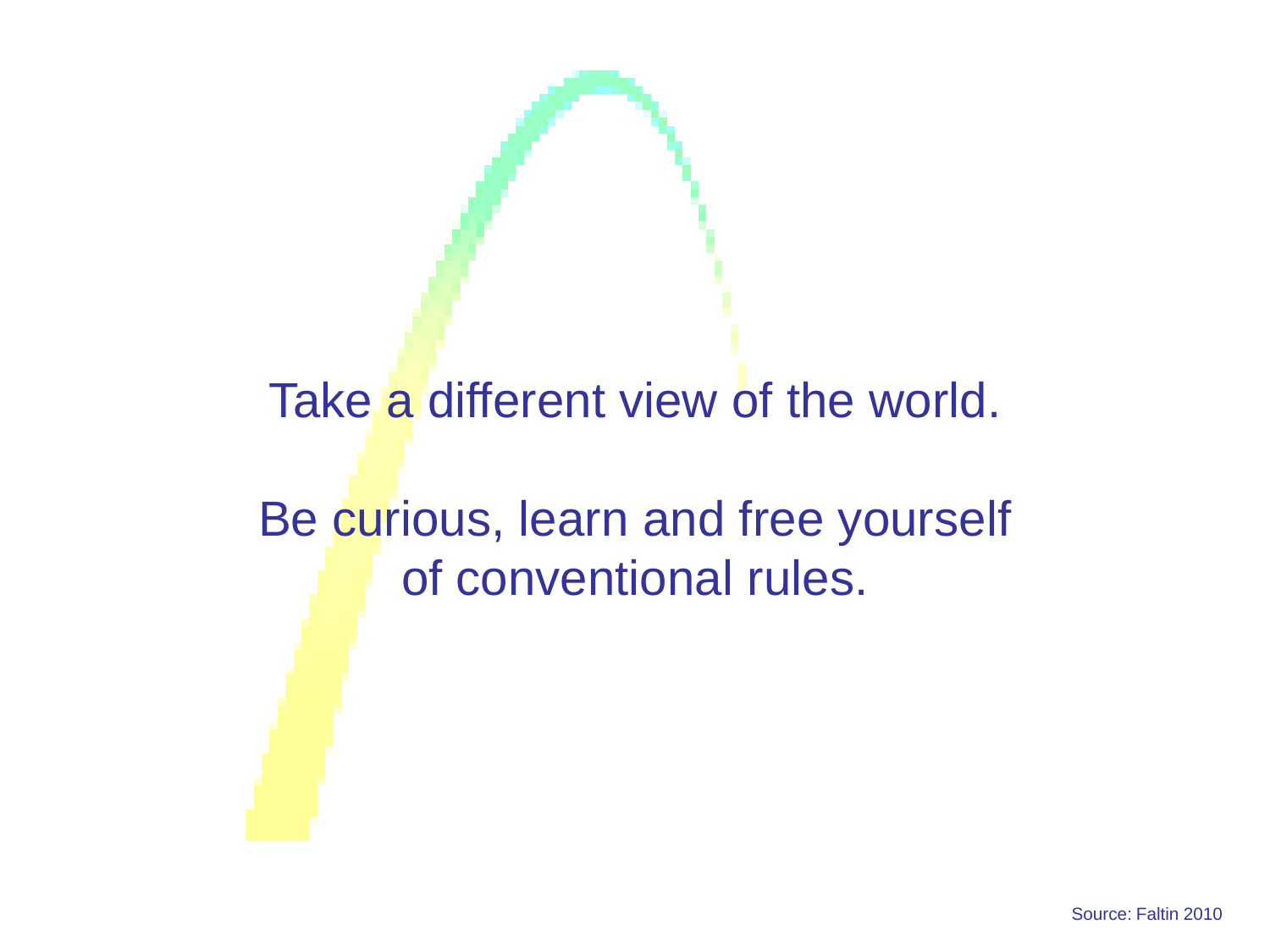Univ.-Prof. Dr. Günter Faltin **Entrepreneurship** Freie Universität Berlin

[www.entrepreneurship.de](http://www.entrepreneurship.de/)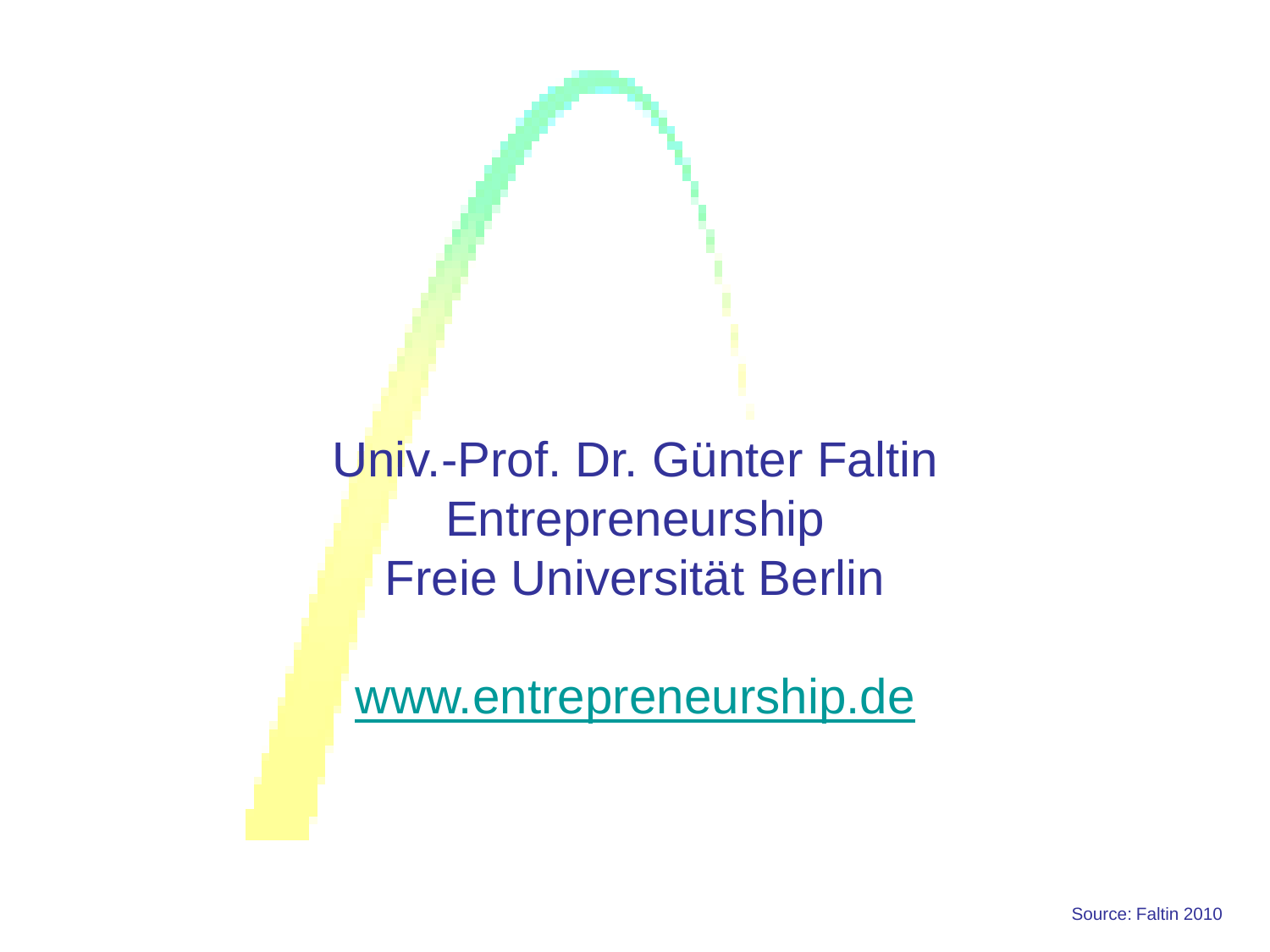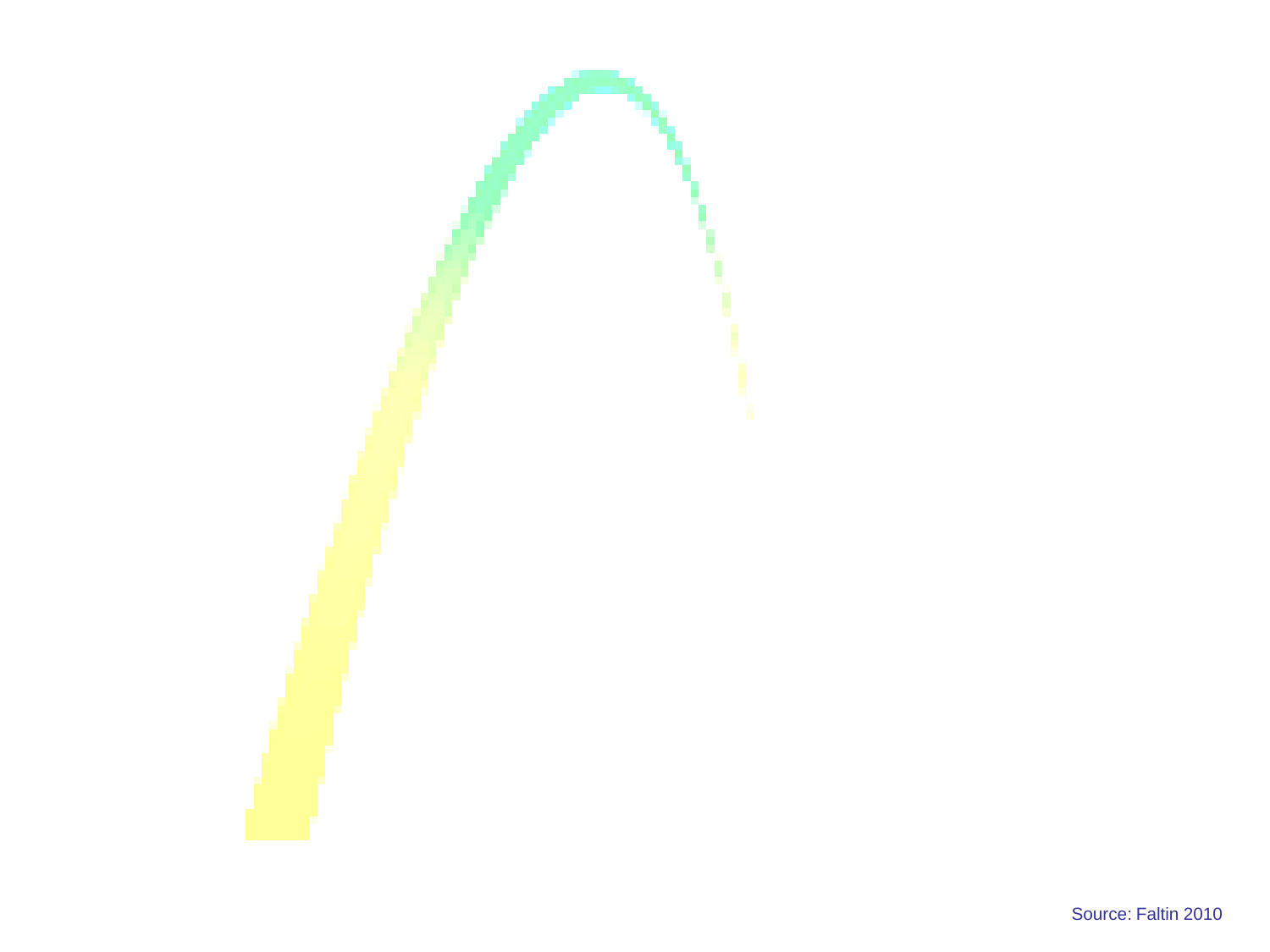# Dinosaur Marketing

#### **1. Put most of your money in advertising**

( falling victim to the " law of diminishing attention") It's a potential strategy only for big companies



**2. Hammer your brand name into people's brains**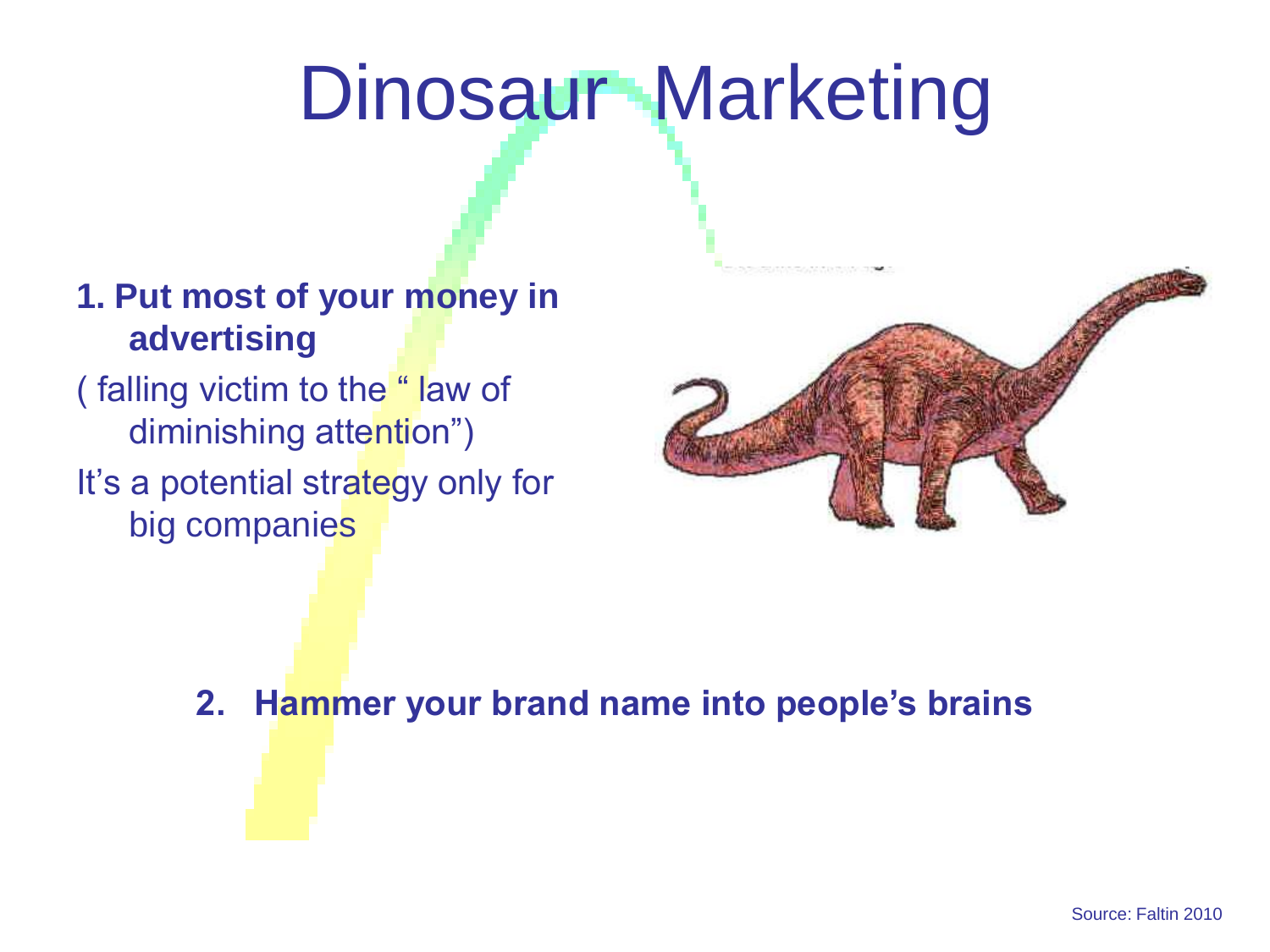# Dinosaur Marketing

**3. Set up a shop or even as much shops as possible** Shops are a very expensive Concept. Shops easily carry a smell of commercialisation

**4. Think of your customer as a stupid animal that you can outsmart easily.** (This is a tempting strategy because [it](http://www.dinosaurierarten.de/)  often seems to succeed)

In fact, customers are not stupid. They are increasingly well educated and well informed.

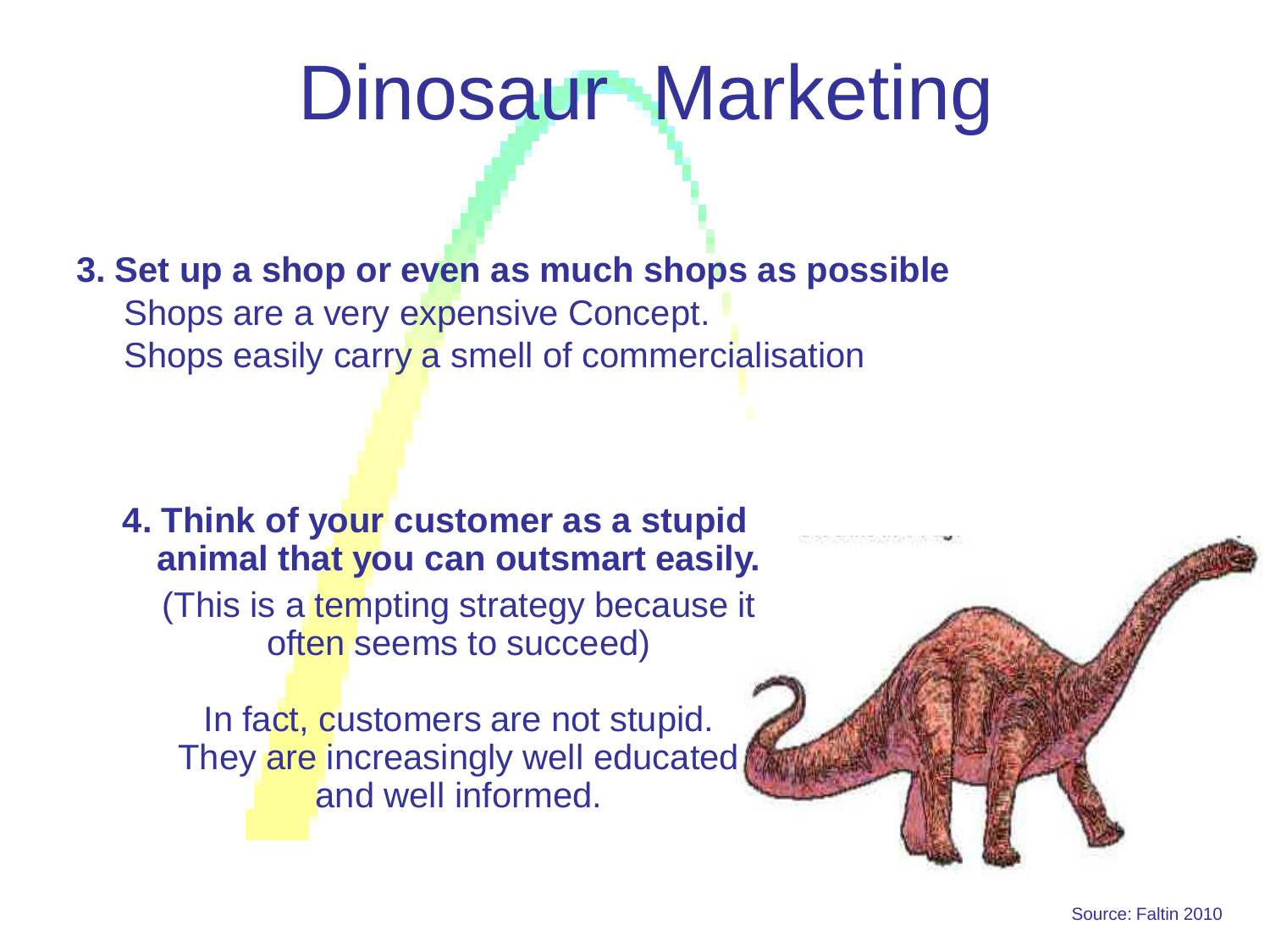



In 1999 a group of seasoned and proven professionals, who had all done the large global agency circuit and had windowsills full of awards to show for it, realized there was something missing. Sure they had racked up decades of successes, but they also had a uncomfortable suspicion that in their current agency environment, the traditional approach to "creativity" had run its course. That's because "creativity" had become associated only with advertising executions, not building business solutions. So, they merrily set out to redefine creativity.

**Source:** david and goliath agency www.dngla.com

© Faltin 2003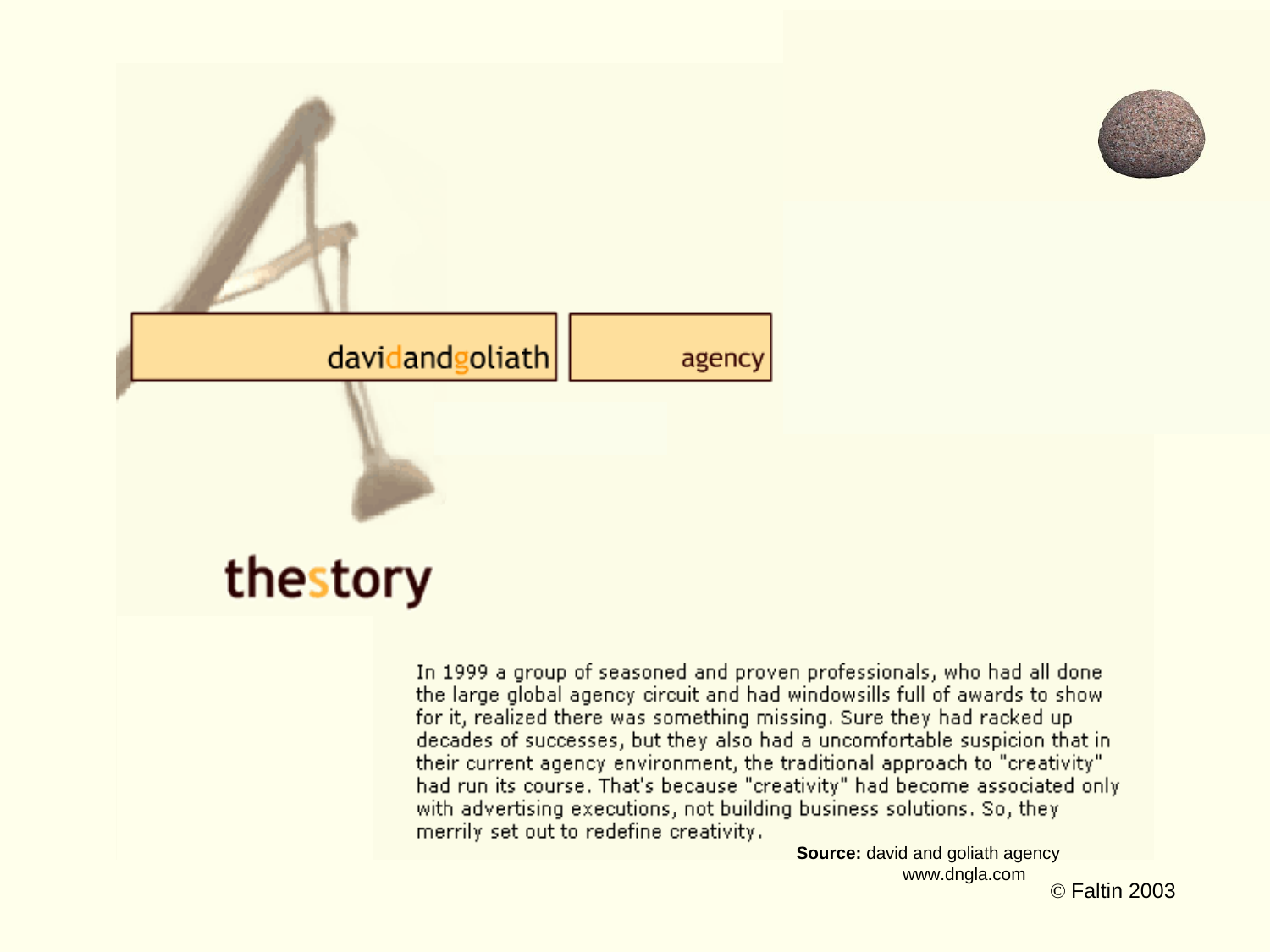# Innovative Entrepreneurial Marketing

#### **1. Create goodwill for your company**

Go for a cause: Improve or protect something, provide a product for a better price. (This has to be a substantial part of your business model). Avoid, if possible, the context of commercialisation.

**2. Find your own ways of attracting attention to your products.** Use the specific circumstances of your approach ( your personal background, innovative aspects of your product ) Play as unconventional, as unorthodox as possible In modern society the media are the key for attracting attention; paid advertisements are a poor and expensive substitute.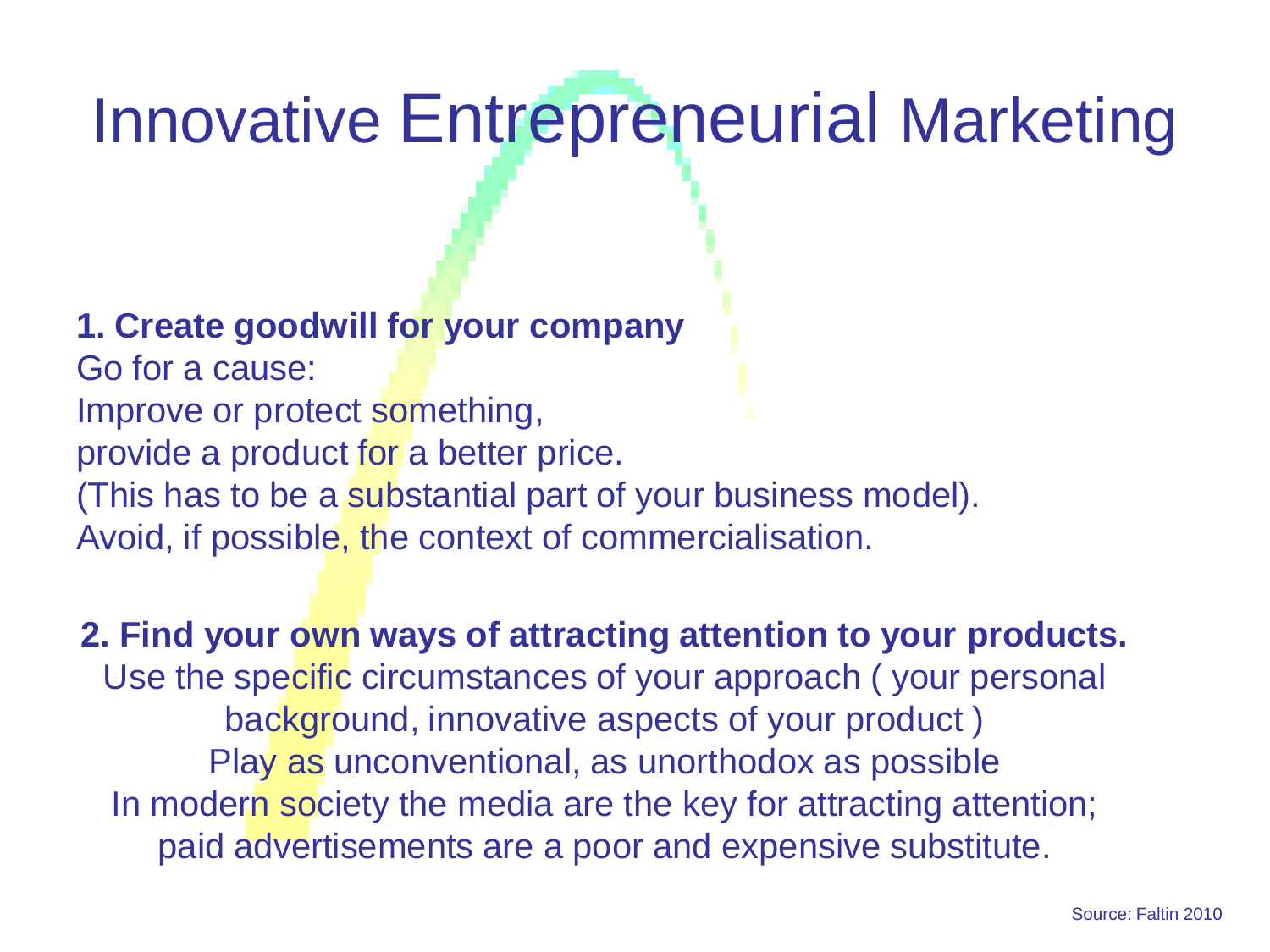# Innovative Entrepreneurial Marketing

**3. Understand people´s desire for connectivity** Modern societies cause loneliness

#### **4. Think of your customer as your partner and your ambassador**

Make use of consumers education and the public efforts of consumers protection

Share your problems with your customers Make them (unpaid) co-workers in your company Build lasting relationships with your clients (This is the most promising strategy to make you rich. Because maximising profits works best in the long run)